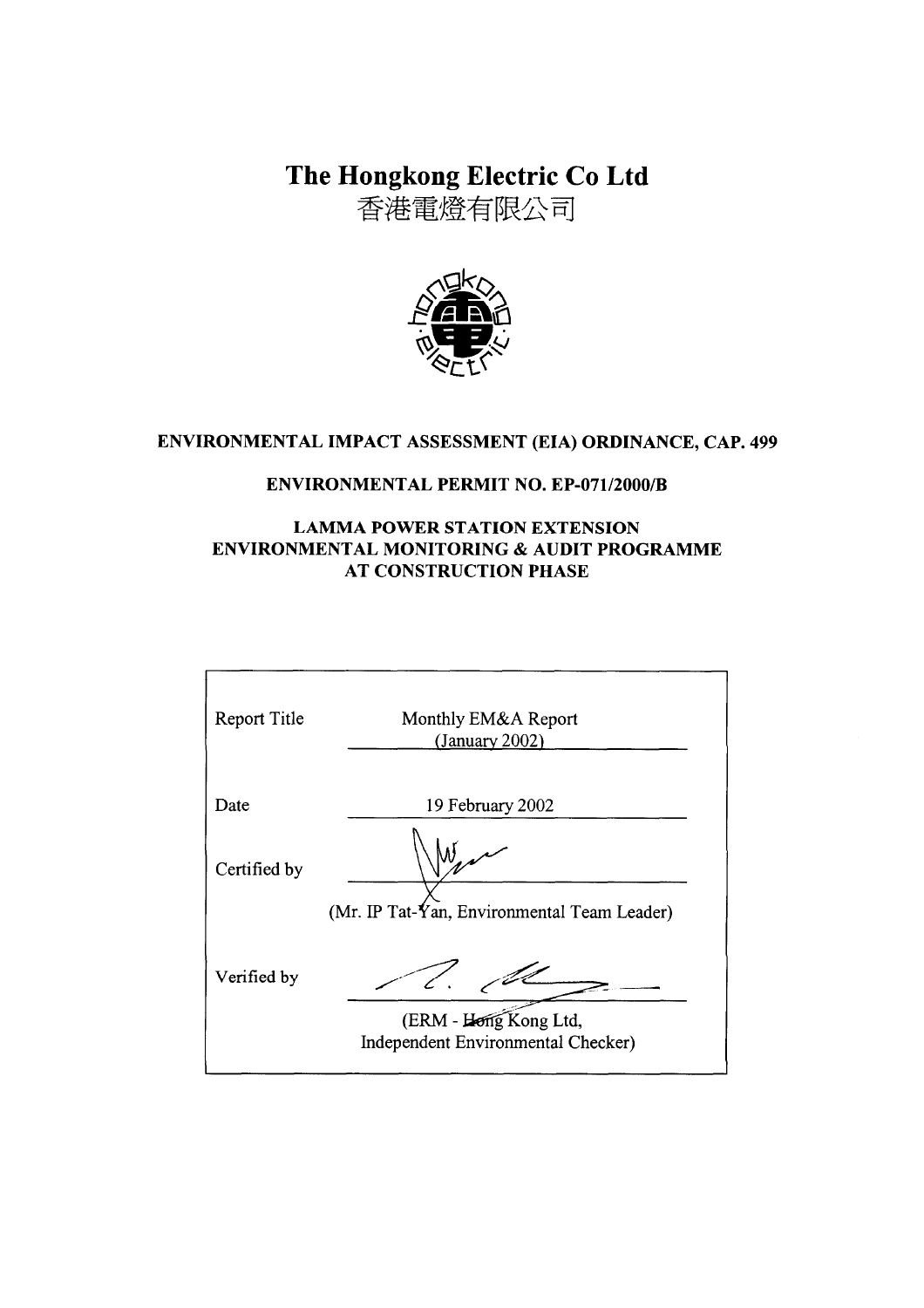## **TABLE OF CONTENT**

# **EXECUTIVE SUMMARY**

| 1.  |                                                                             | 1              |
|-----|-----------------------------------------------------------------------------|----------------|
| 1.1 | Background                                                                  | $\mathbf{1}$   |
| 1.2 | Project Organisation                                                        | $\mathbf{1}$   |
| 1.3 | Construction Works undertaken during the Reporting Month                    | $\overline{c}$ |
| 1.4 | Summary of EM&A Requirements                                                | $\overline{2}$ |
| 2.  |                                                                             | .5             |
| 2.1 | <b>Monitoring Requirements</b>                                              | 5              |
| 2.2 | <b>Monitoring Locations</b>                                                 | $\sqrt{5}$     |
| 2.3 | Monitoring Equipment                                                        | 5              |
| 2.4 | Monitoring Parameters, Frequency and Duration                               | 6              |
| 2.5 | Monitoring Procedures and Calibration Details                               | 6              |
| 2.6 | <b>Results and Observations</b>                                             | $\overline{7}$ |
| 3.  |                                                                             | 10             |
| 3.1 | <b>Monitoring Requirements</b>                                              | 10             |
| 3.2 | <b>Monitoring Locations</b>                                                 | 10             |
| 3.3 | Monitoring Equipment                                                        | 10             |
| 3.4 | Monitoring Parameters, Frequency and Duration                               | 11             |
| 3.5 | Monitoring Procedures and Calibration Details                               | 11             |
| 3.6 | <b>Results and Observations</b>                                             | 12             |
| 4.  |                                                                             | .14            |
| 4.1 | <b>Monitoring Requirements</b>                                              | 14             |
| 4.2 | <b>Monitoring Locations</b>                                                 | 14             |
| 4.3 | <b>Monitoring Equipment</b>                                                 | 15             |
| 4.4 | Monitoring Parameters, Frequency and Duration                               | 15             |
| 4.5 | Monitoring Procedures and Calibration Details                               | 15             |
| 4.6 | <b>Results and Observations</b>                                             | 18             |
| 5.  |                                                                             | 23             |
| 5.1 | Review of Environmental Monitoring Procedures                               | 23             |
| 5.2 | <b>Assessment of Environmental Monitoring Results</b>                       | 23             |
| 5.3 | <b>Site Environmental Audit</b>                                             | 24             |
| 5.4 | <b>Status of Environmental Licensing and Permitting</b>                     | 24             |
| 5.5 | <b>Implementation Status of Environmental Mitigation Measures</b>           | 26             |
| 5.6 | <b>Implementation Status of Action/Limit Plans</b>                          | 26             |
| 5.7 | <b>Implementation Status of Environmental Complaint Handling Procedures</b> | 26             |
| 6.  |                                                                             | 27             |
| 6.1 | <b>Status of Natural Gas supply</b>                                         | 27             |
| 6.2 | Key Issues for the Coming Month                                             | 27             |
| 6.3 | Monitoring Schedules for the Next 3 Months                                  | 27             |
| 6.4 | Construction Program for the Next 3 Months                                  | 27             |
| 7.  |                                                                             | 28             |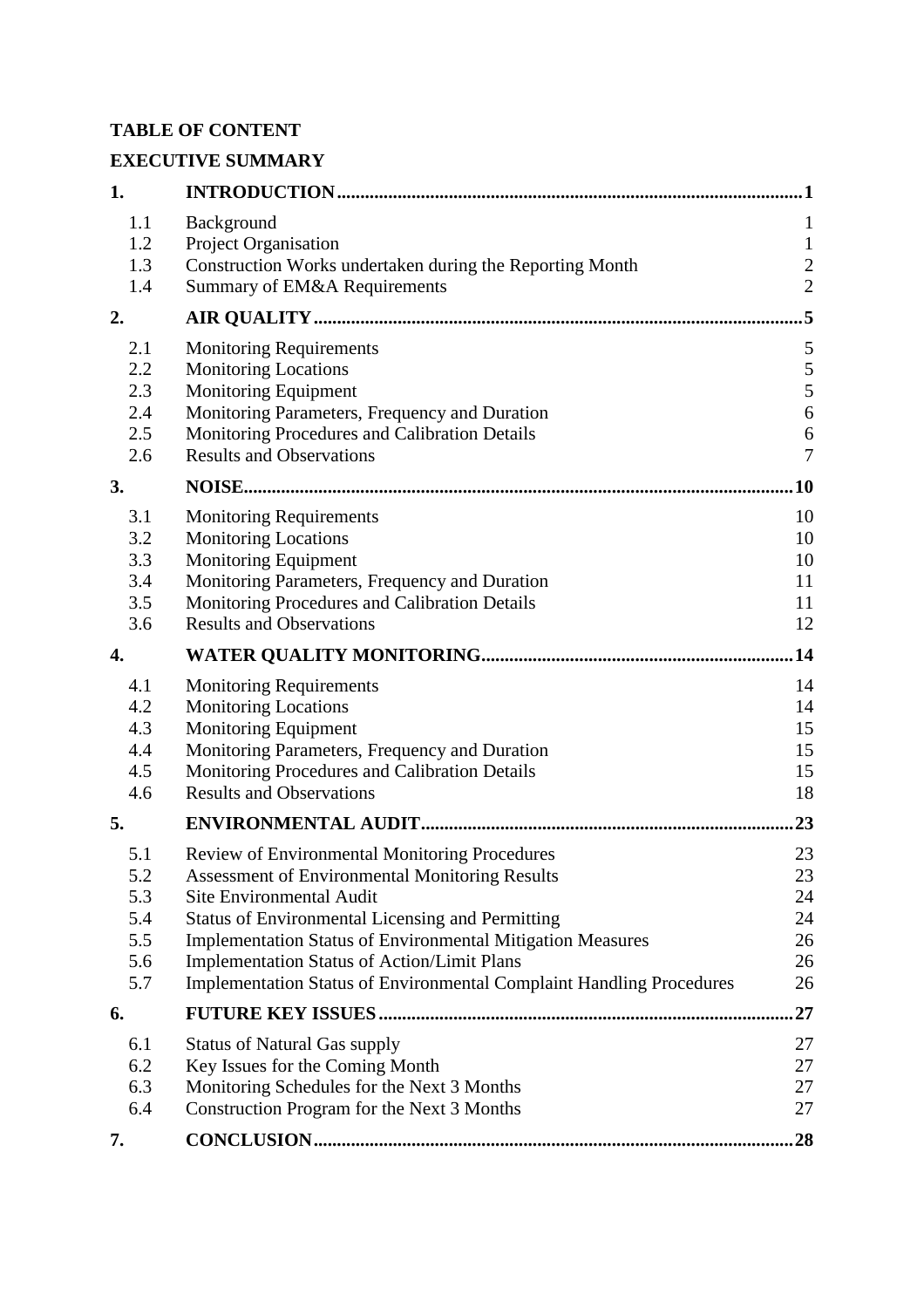#### **LIST OF TABLES**

- Table 1.1 Construction Activities and Their Corresponding Environmental Mitigation **Measures**
- Table 2.1 Air Quality Monitoring Locations
- Table 2.2 Air Quality Monitoring Equipment
- Table 2.3 Air Quality Monitoring Parameter, Duration and Frequency
- Table 3.1 Noise Monitoring Locations
- Table 3.2 Noise Monitoring Equipment
- Table 3.3 Noise Monitoring Duration and Parameter
- Table 4.1 Water Quality Monitoring Locations
- Table 4.2 Water Quality Monitoring Equipment
- Table 4.3 Water Quality Monitoring Parameters and Frequency
- Table 4.4 Laboratory Analysis Methodologies of Marine Water Samples
- Table 5.1 Summary of AL Level Exceedances On Monitoring Parameters
- Table 5.2 Estimated Amounts of Waste Generated In January 2002
- Table 5.3 Summary of Environmental Licensing and Permit Status
- Table 5.4 Environmental Complaints / Enquiries Received in January 2002
- Table 5.5 Outstanding Environmental Complaints / Enquiries Received Before

#### **LIST OF FIGURES**

- Figure 1.1 Layout of Work Site
- Figure 2.1 Location of Air Quality Monitoring Stations
- Figure 3.1 Location of Noise Monitoring Stations
- Figure 4.1 Location of Water Quality Monitoring Stations

#### **APPENDICES**

- Appendix A Organization Chart
- Appendix B Action and Limit Levels for Air Quality, Noise, Water quality Monitoring
- Appendix C Environmental Monitoring Schedule
- Appendix D Air Quality Monitoring Results for January 2002
- Appendix E Noise Monitoring Results for January 2002
- Appendix F Water Quality Monitoring Results for January 2002
- Appendix G The QA/QC Procedures and Results
- Appendix H Event/Action Plans
- Appendix I Site Audit Summary
- Appendix J Summary of EMIS
- Appendix K Tentative Construction Programme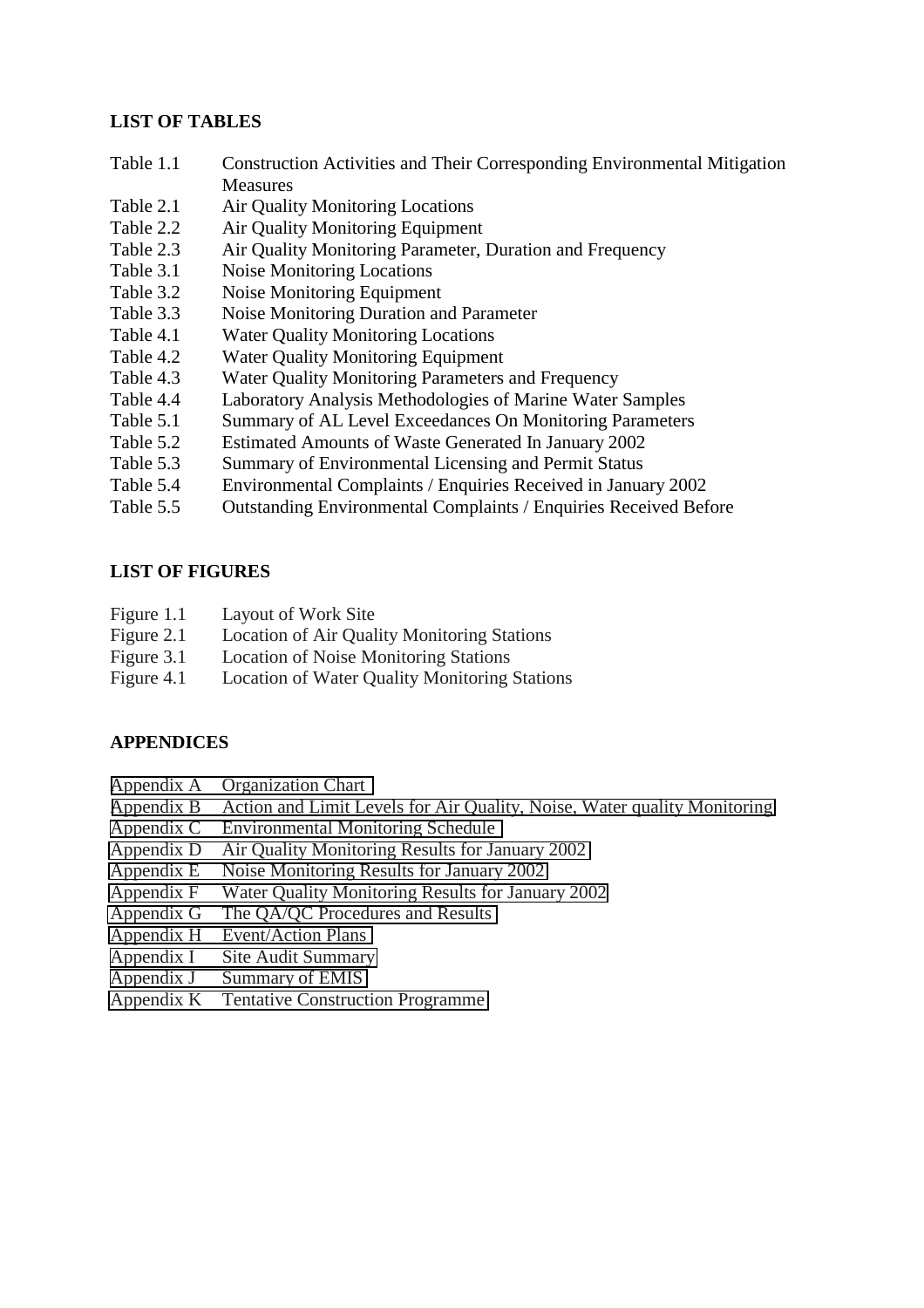#### **EXECUTIVE SUMMARY**

This is the tenth monthly Environmental Monitoring and Audit (EM&A) report for the Project "Construction of Lamma Power Station Extension" prepared by the Environmental Team (ET). This report presents the results of impact monitoring on air quality, noise and marine water quality for the said project in January 2002.

Air, noise and water quality monitoring were performed. The results were checked against the established Action/Limit (AL) levels. An on-site audit was conducted once per week. The implementation status of the environmental mitigation measures, Event/Action Plan and environmental complaint handling procedures were also checked.

#### **Construction Activities Undertaken**

Construction activities undertaken during the reporting month were placing of drainage layer, construction of seawall and sand filling.

#### **Environmental Monitoring Works**

All monitoring work at designated stations was performed as scheduled in the reporting period.

#### *Air Quality*

No exceedance of Action and Limit levels for air quality was recorded in the month.

#### *Noise*

Construction work was carried out during the restricted hours including evening-time, holidays and night-time under valid Construction Noise Permits. No exceedance of Action and Limit levels for noise was recorded in the month.

#### *Water Quality*

There were two (8) cases of Action Level exceedance and one (3) case of Limit Level exceedance for water quality in the reporting month. For these exceedances, comprehensive investigations have been carried out. It was found that no noticeable sediment plume migration from the direction of the site to the sampling location was observed. Hence, all of these exceedances were considered not related to site activities and have been explained to the satisfaction of EPD. No further action was required.

#### **Site Environmental Audit**

Site audits were carried out on a weekly basis to monitor environmental issues on the construction site. The site conditions were generally satisfactory. All required mitigation measures were implemented.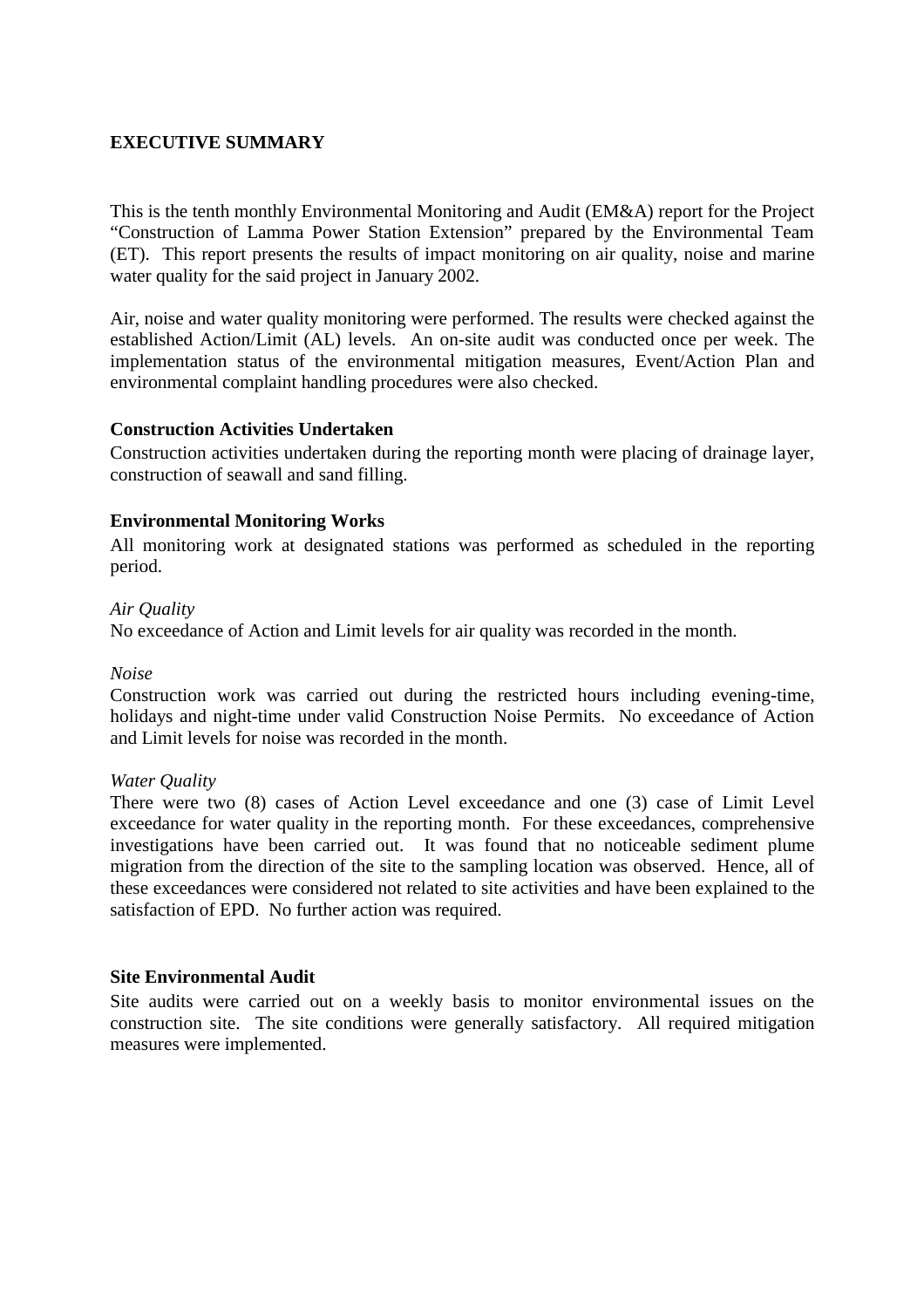### **Environmental Licensing and Permitting**

| <b>Description</b>        | Permit No.    | <b>Valid Period</b> |          | <b>Issued To</b> | Date of         |
|---------------------------|---------------|---------------------|----------|------------------|-----------------|
|                           |               | From                | To       |                  | <b>Issuance</b> |
| Varied Environmental      | EP-071/2000/B | 13/07/01            |          | <b>HEC</b>       | 13/07/01        |
| Permit                    |               |                     |          |                  |                 |
| <b>Construction Noise</b> | GW-UW0467-01  | 23/11/01            | 18/05/02 | Contractor       | Superseded      |
| Permit                    |               |                     |          |                  |                 |
| <b>Construction Noise</b> | GW-UW0522-01  | 16/01/02            | 11/07/02 | Contractor       | 16/01/02        |
| Permit                    |               |                     |          |                  |                 |
| Dumping Permit            | EP/MD/02-073  | 07/10/01            | 06/04/02 | Contractor       | 05/10/01        |

### **Implementation Status of Environmental Mitigation Measures**

Environmental mitigation measures for the construction activities as recommended in the EM&A manual were implemented in the reporting month.

### **Environmental Complaints**

No complaint against the construction activities was received in the reporting month.

### **Future Key Issues**

The future key issues to be considered in the coming month are as follows:

- to maintain routine monitor on the noise level induced during the site operation and to ensure compliance of the CNP already obtained;
- to continue the preventive measures for noise exceedance and keep monitoring/ reviewing the performance;
- to keep reviewing the monitoring results in order to take corresponding action to ensure the sea water quality;
- to provide routine inspection and necessary maintenance for the silt curtain;
- to install silt curtain at the temporary opening between the constructed seawalls, which protrude above the seawater surface, when the sand filling for the platform shall take place behind it.

#### **Concluding Remarks**

The environmental performance of the project was generally satisfactory.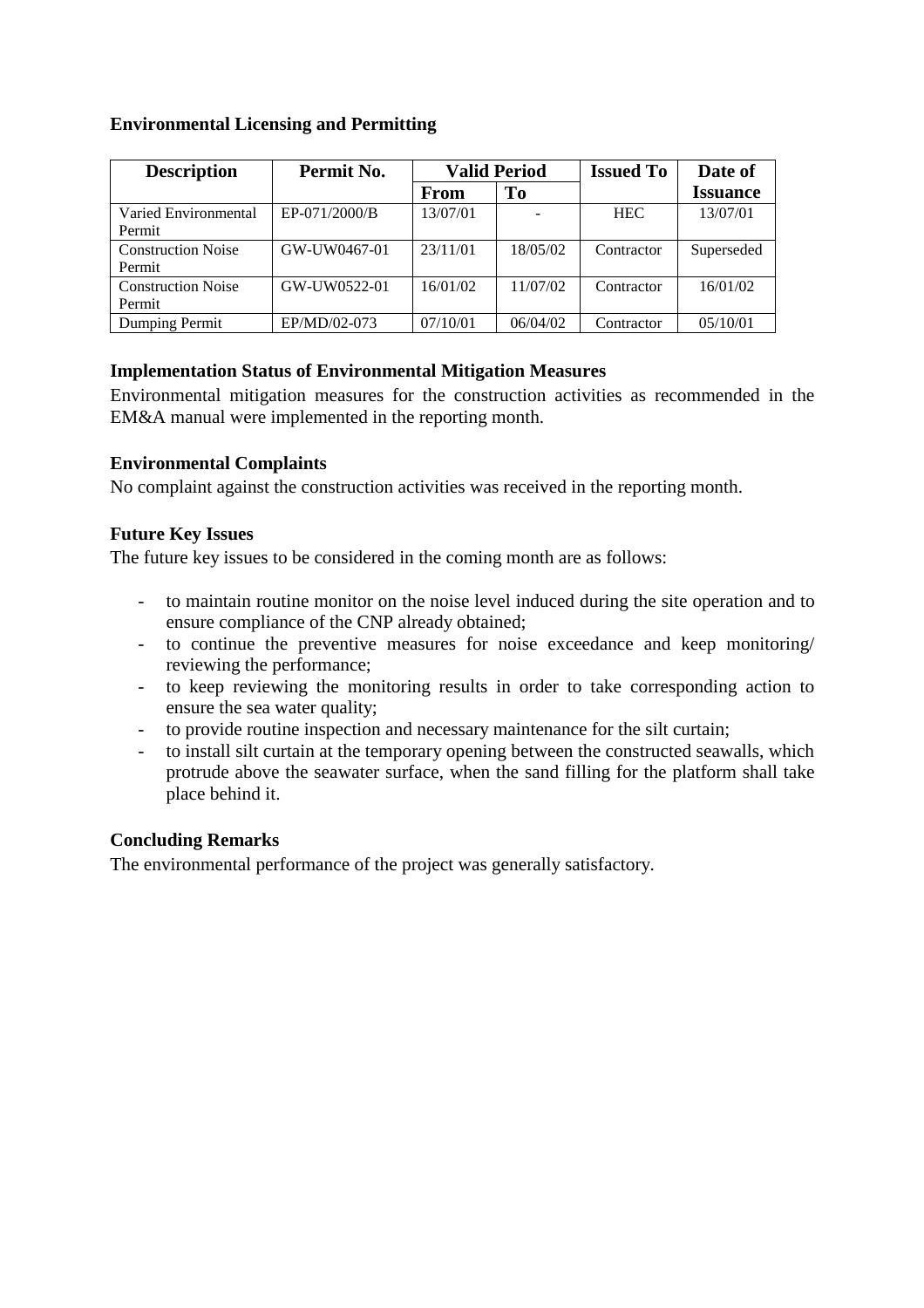# **1. INTRODUCTION**

#### **1.1 Background**

The Environmental Team (hereinafter called the "ET") was formed within the Hongkong Electric Co. Ltd (HEC) to undertake Environmental Monitoring and Audit for "Construction of Lamma Power Station Extension" (hereinafter called the "Project"). Under the requirements of Section 6 of Environmental Permit EP-071/2000/B, an EM&A programme for impact environmental monitoring set out in the EM&A Manual (Construction Phase) is required to be implemented. In accordance with the EM&A Manual, environmental monitoring of air quality, noise and water quality and regular environmental audits are required for the Project.

The Project involves the construction of a gas-fired power station employing combined cycled gas turbine technology, forming an extension to the existing Lamma Power Station. The key elements of the Project including the construction activities associated with the transmission system and submarine gas pipeline are outlined as follows.

- dredging and reclamation to form approximately 22 hectares of usable area;
- construction of six 300MW class gas-fired combined cycle units;
- construction of a gas receiving station;
- construction of a new transmission system linking the Lamma Extension to load centres on Hong Kong Island;
- laying of a gas pipeline for the supply of natural gas to the new power station

This report summarizes the environmental monitoring and audit work for the Project for the month of January 2002.

#### **1.2 Project Organisation**

An Environmental Management Committee (EMC) has been set up in HEC to oversee the Project. The management structure includes the following:

- Environmental Protection Department (The Authority);
- Environmental Manager (The Chairman of the Environmental Management Committee);
- Engineer;
- Independent Environmental Checker (IEC);
- Environmental Team (ET);
- Contractor.

The project organisation chart for the construction EM&A programme is shown in Appendix A.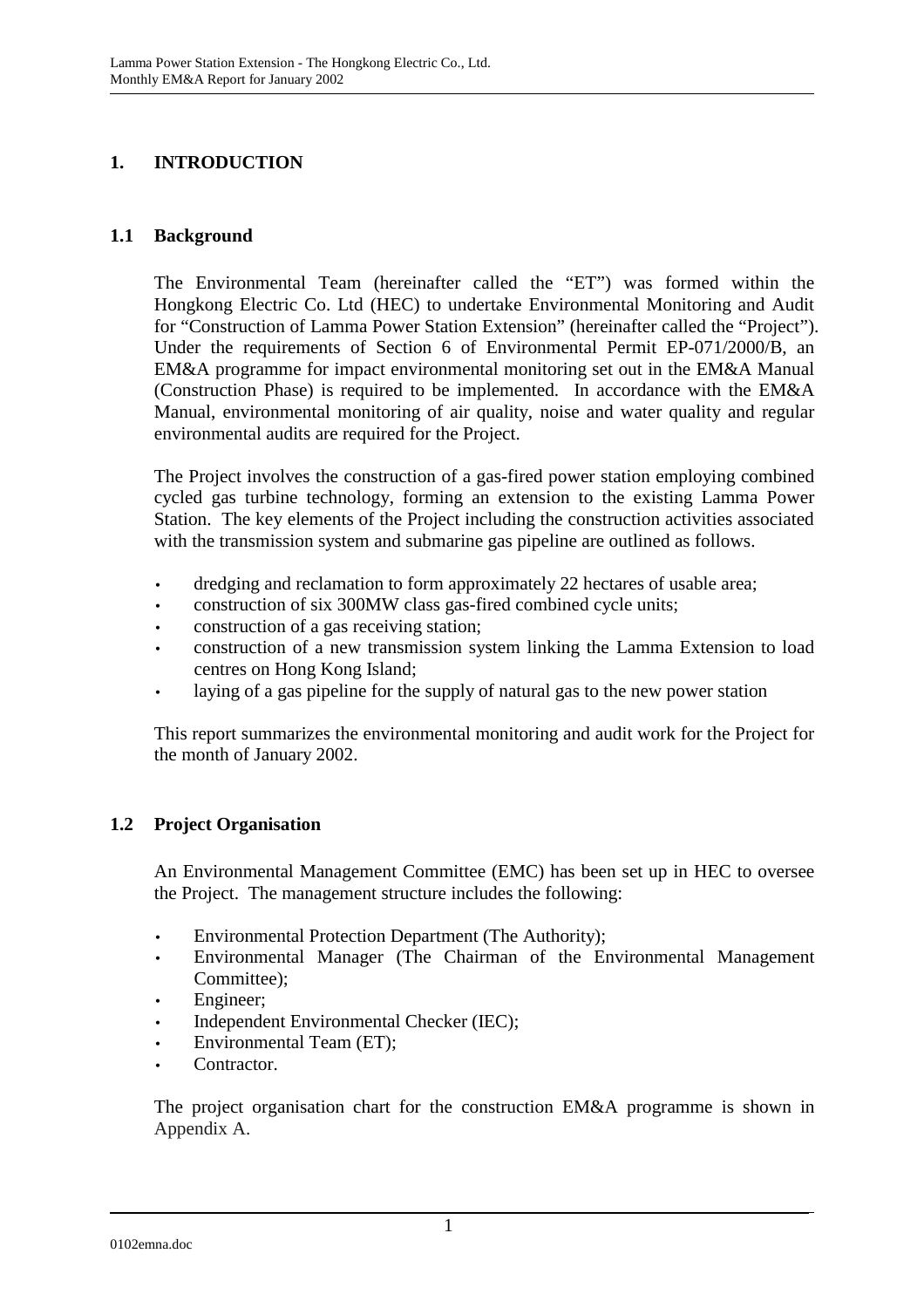### **1.3 Construction Works undertaken during the Reporting Month**

Construction activities undertaken during the reporting month were placing of drainage layer, construction of seawall and sand filling. A Layout Plan for the Project is shown in Figure 1.1.

The main construction activities carried out during the reporting month and the corresponding environmental mitigation measures are summarized in Table 1.1. The implementation of major mitigation measures in the month is provided in Appendix J.

| <b>Item</b> | <b>Construction</b><br><b>Activities</b>                                        | <b>Environmental Mitigation Measures</b>                                                                                                                                                                                                                                                                                           |
|-------------|---------------------------------------------------------------------------------|------------------------------------------------------------------------------------------------------------------------------------------------------------------------------------------------------------------------------------------------------------------------------------------------------------------------------------|
| 1           | Placing of<br>Drainage<br>Layer,<br>Construction<br>of Seawall &<br>Sandfilling | <b>Water Quality</b><br>Silt curtain are installed on the eastern, southern and<br>north western sides of the site;<br><b>Noise</b><br>General noise mitigation measures are employed at<br>all work sites throughout the construction phase.<br><b>Waste Management</b><br>Waste Management Plan is submitted and<br>implemented. |
|             |                                                                                 | <b>Marine Ecology</b><br>All construction related vessels approach the site<br>from the designated route/channel to avoid<br>disturbance to the finless porpoise.                                                                                                                                                                  |

Table 1.1 Construction Activities and Their Corresponding Environmental Mitigation Measures

## **1.4 Summary of EM&A Requirements**

The EM&A program requires environmental monitoring for air, noise and water quality. Regular environmental site audits for air quality, noise, water quality and waste management were carried out. The detailed EM&A monitoring work for air quality, noise and water quality are described in Sections 2, 3 and 4 respectively.

The following environmental audits are summarized in Section 5 of this report:

- Environmental monitoring results;
- Waste Management Records;
- Weekly site audit results;
- The status of environmental licensing and permits for the Project;

0102emna.doc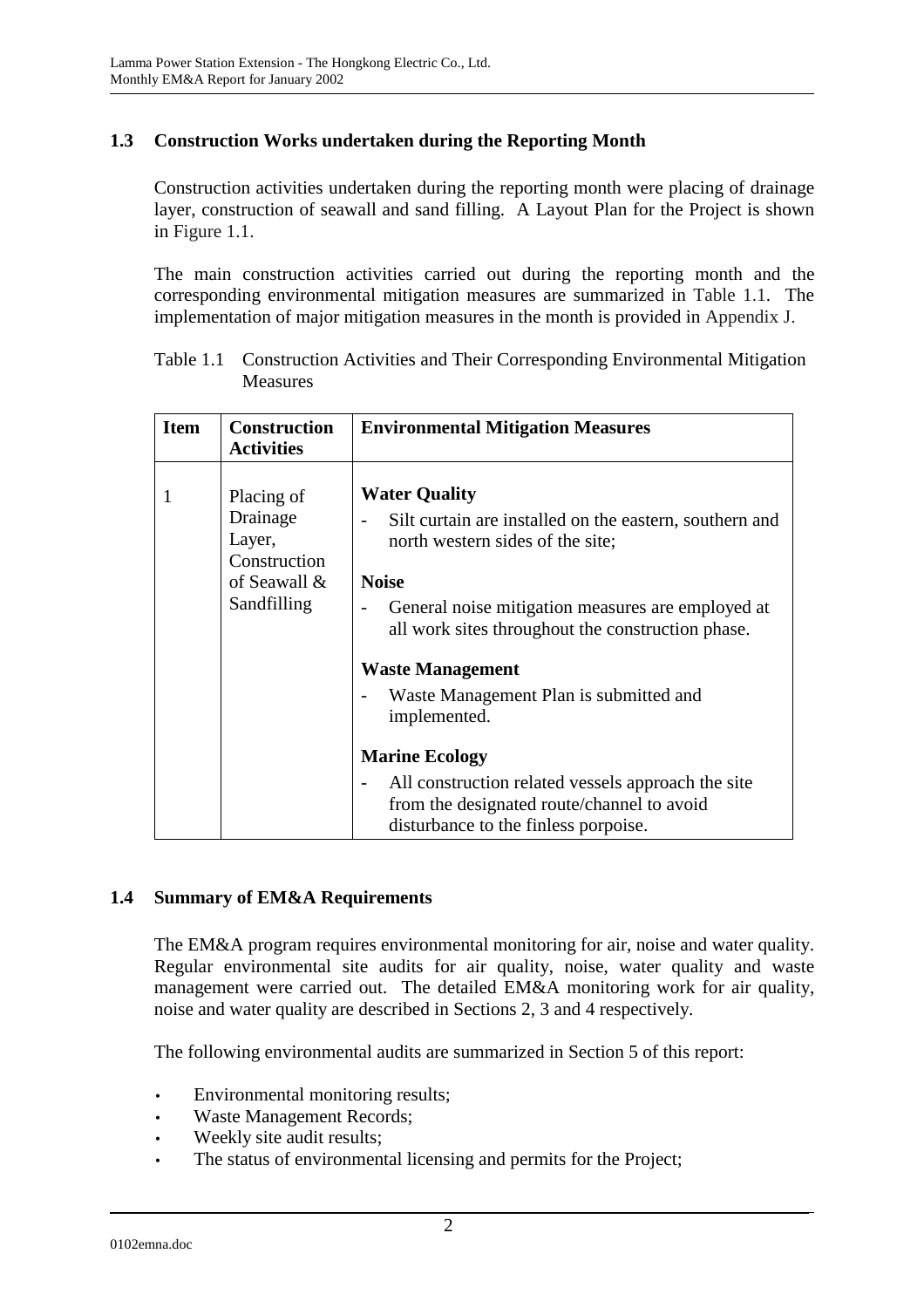• The implementation status of environmental protection and pollution control/ mitigation measures.

Future key issues will be reported in Section 6 of this report.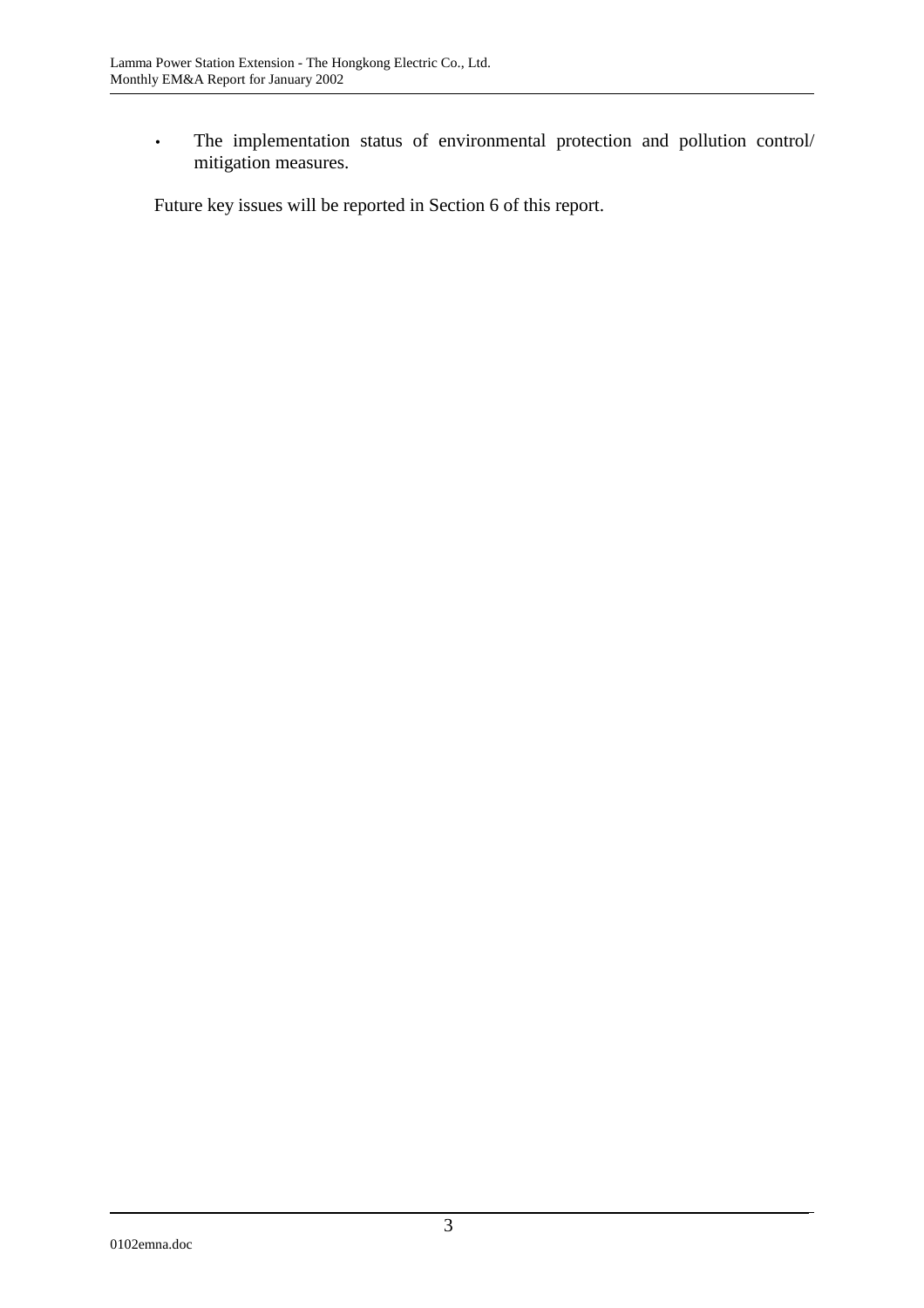

Figure 1.1 Layout of Work Site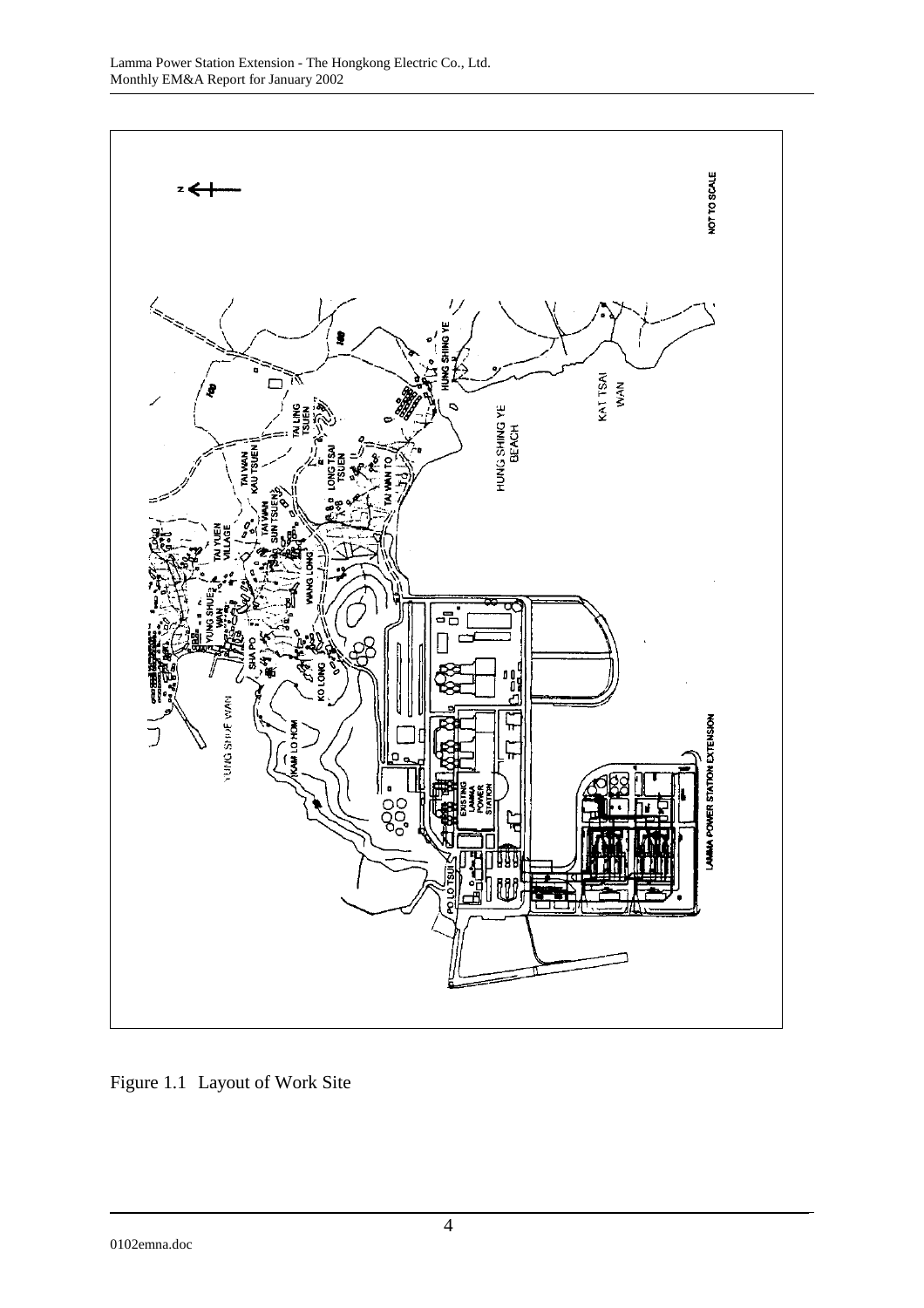# **2. AIR QUALITY**

#### **2.1 Monitoring Requirements**

1-hour and 24-hour TSP monitoring at agreed frequencies were conducted to monitor air quality. The impact monitoring data were checked against the Action/Limit Levels as determined in the Baseline Monitoring Report (Construction Phase). Appendix B shows the established Action/Limit Levels for Air Quality.

#### **2.2 Monitoring Locations**

Three dust monitoring locations were selected for 1-hour TSP sampling (AM1, AM2 & AM3) while four monitoring locations were selected for 24-hour TSP sampling (AM1, AM2, AM3 and AM4). Table 2.1 tabulates the monitoring stations. The locations of the monitoring stations are shown in Figure 2.1.

| <b>Location I.D.</b> | <b>Description</b> |
|----------------------|--------------------|
| AM1                  | Reservoir          |
| AM2                  | <b>East Gate</b>   |
| AM3                  | Ash Lagoon         |
| AM4                  | Tai Yuen Village   |

Table 2.1 Air Quality Monitoring Locations

## **2.3 Monitoring Equipment**

Continuous 24-hour TSP air quality monitoring was performed using the GS2310 High Volume Air Samplers (HVAS), Partisol Model 2000 Sampler and the MINIVOL Portable Sampler at AM1&2, AM3 and AM4 respectively. TEOM Model 1400a continuous dust monitors were used to carry out 1-hour TSP monitoring at AM1, AM2 and AM3. Table 2.2 summarises the equipment used in dust monitoring.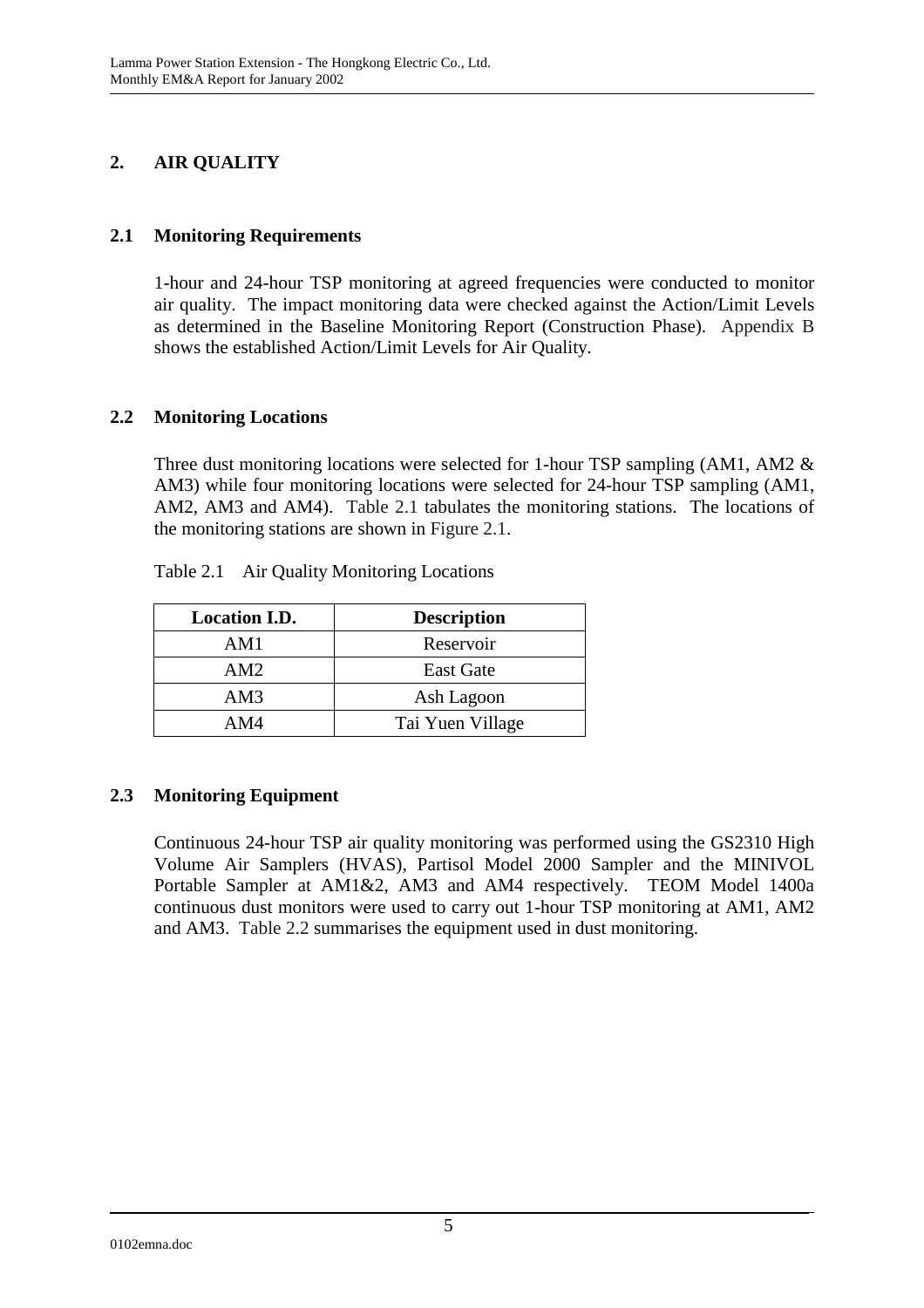| Equipment                        | <b>Model and Make</b>     |
|----------------------------------|---------------------------|
| 24-hour sampling:                |                           |
| <b>HVAS</b> Sampler              | Model GS2310              |
|                                  | Anderson Instruments Inc. |
| Partisol Air Sampler             | Partisol Model 2000       |
|                                  | Rupprecht & Patashnick    |
| <b>MINIVOL Portable Sampler</b>  | <b>AIRMETRICS</b>         |
| <i>l</i> -hour sampling:         |                           |
| <b>Continuous TSP Dust Meter</b> | TEOM Model 1400a          |
|                                  | Rupprecht & Patashnick    |

Table 2.2 Air Quality Monitoring Equipment

#### **2.4 Monitoring Parameters, Frequency and Duration**

Table 2.3 summarises the monitoring parameters, duration and frequency of air quality monitoring. The monitoring schedule for the reporting month is shown in Appendix C.

| <b>Monitoring</b><br><b>Stations</b> | <b>Parameter</b> | <b>Duration</b> | <b>Frequency</b>              |  |
|--------------------------------------|------------------|-----------------|-------------------------------|--|
| AM1                                  | 1-hour TSP       |                 | 3 hourly samples every 6 days |  |
|                                      | 24-hour TSP      | 24              | Once every 6 days             |  |
| AM2                                  | 1-hour TSP       |                 | 3 hourly samples every 6 days |  |
|                                      | 24-hour TSP      | 24              | Once every 6 days             |  |
| AM3                                  | 1-hour TSP       |                 | 3 hourly samples every 6 days |  |
|                                      | 24-hour TSP      | 24              | Once every 6 days             |  |
| AM4                                  | 24-hour TSP      | 24              | Once every 6 days             |  |

Table 2.3 Air Quality Monitoring Parameter, Duration and Frequency

#### **2.5 Monitoring Procedures and Calibration Details**

24- hour TSP Monitor:

#### *Preparation of Filter Papers*

- Visual inspection of filter papers was carried out to ensure that there were no pinholes, tears and creases;
- The filter papers were then labelled before sampling.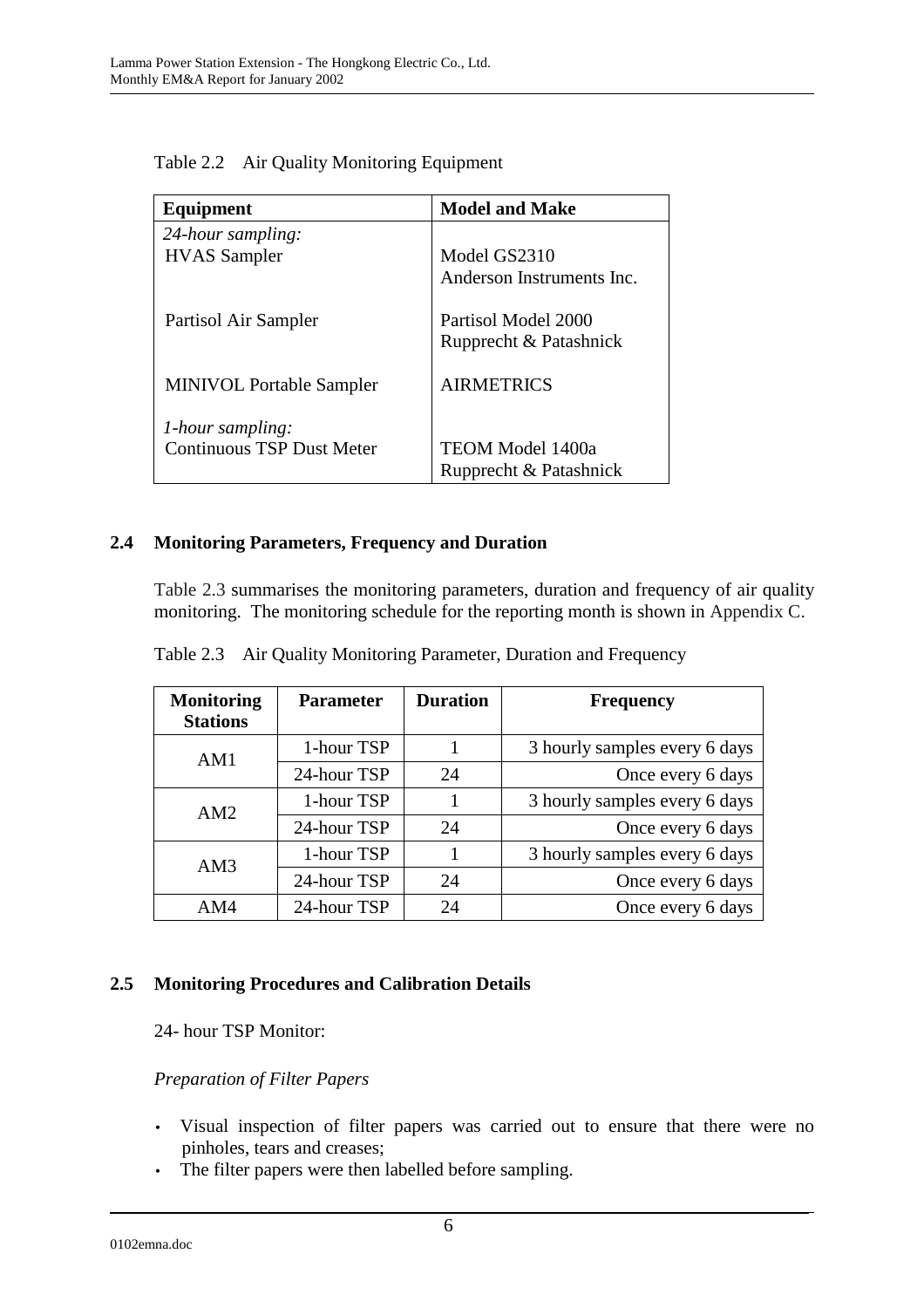• The filter papers were equilibrated at room temperature and relative humidity  $<$  50% for at least 24 hours before weighing.

## *Field Monitoring*

- During collection of the sampled filter paper, the information on the elapse timer was logged. Site observations around the monitoring stations, which might have affected the monitoring results, were also recorded. Major pollution sources, if any, would be identified and reported. The flow record chart for the previous sampling was checked to see if there was any abnormality.
- The post-sampling filter papers were removed carefully from the filter holder and folded to avoid loss of fibres or dust particles from the filter papers;
- The filter holder and its surrounding were cleaned;
- A pre-weighed blank filter paper for the next sampling was put in place and aligned carefully. The filter holder was then tightened firmly to avoid leakage;
- A new flow record chart was loaded into the flow recorder;
- The programmable timer was set for the next 24 hrs sampling period,  $\pm$  1/2 hr;
- The post-sampling filter papers were equilibrated at room temperature and relative humidity < 50% for at least 24 hours before weighing.

### 1- hour TSP Monitor:

- The following parameters of the TEOM model dust meters are regularly checked to ensure proper functionality:
	- o Mass concentration;
	- o Total mass;
	- o Frequency of the tapered element;
	- o Electrical noise;
	- o Main flow;
	- o Auxiliary flow.

#### *Maintenance & Calibration*

- The monitoring equipment and their accessories are maintained in good working conditions.
- Monitoring equipment is calibrated at monthly intervals. Calibration details are shown in Appendix G.

#### **2.6 Results and Observations**

Dust monitoring was conducted as scheduled in the reporting month. All monitoring data and graphical presentation of the monitoring results are provided in Appendix D. Key findings and observations are provided below: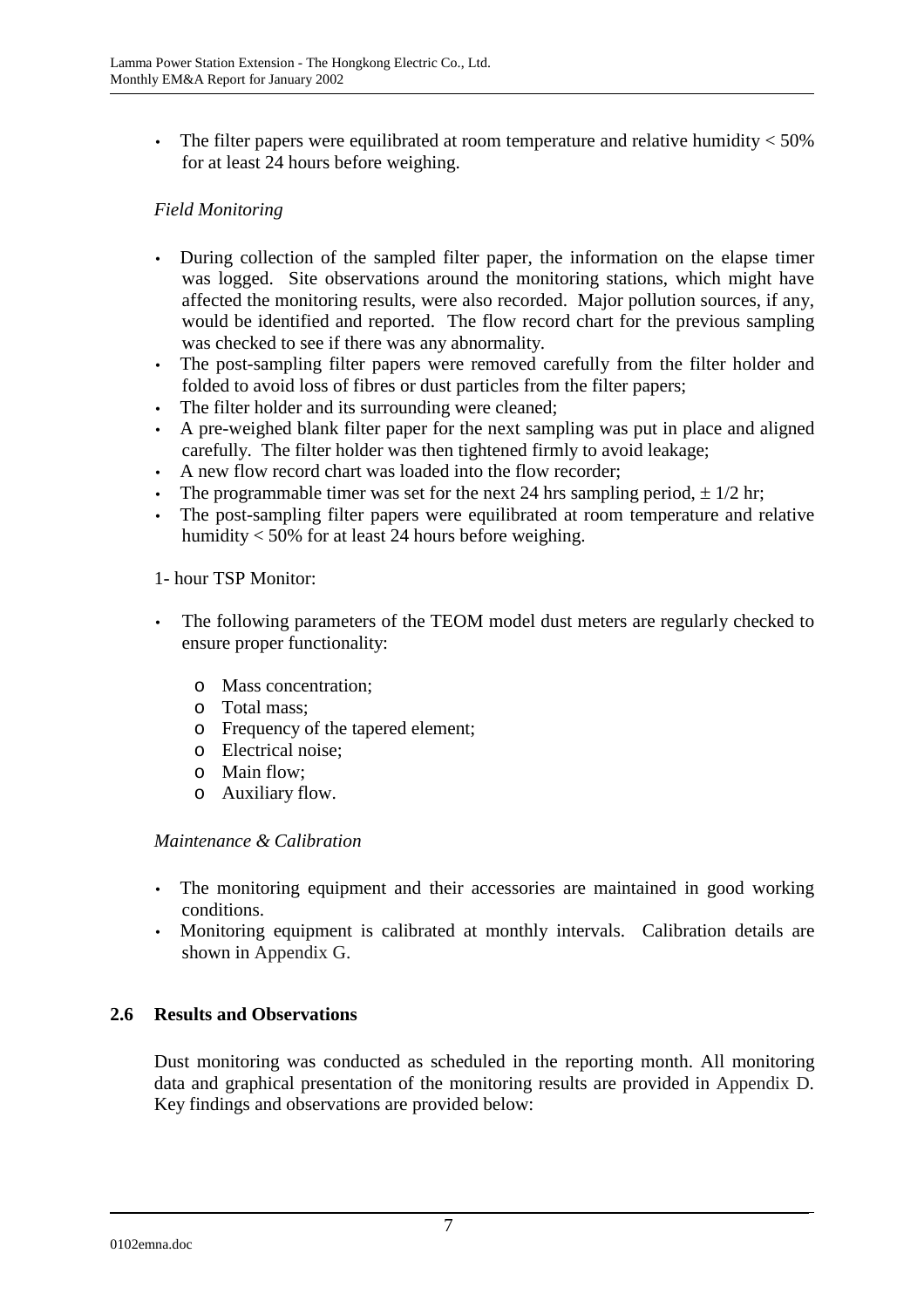### *1-hour TSP*

No exceedance of 1-hour TSP Action/Limit Level was recorded in the month.

#### *24-hour TSP*

No exceedance of 24-hour TSP Action/Limit Level was recorded in the month.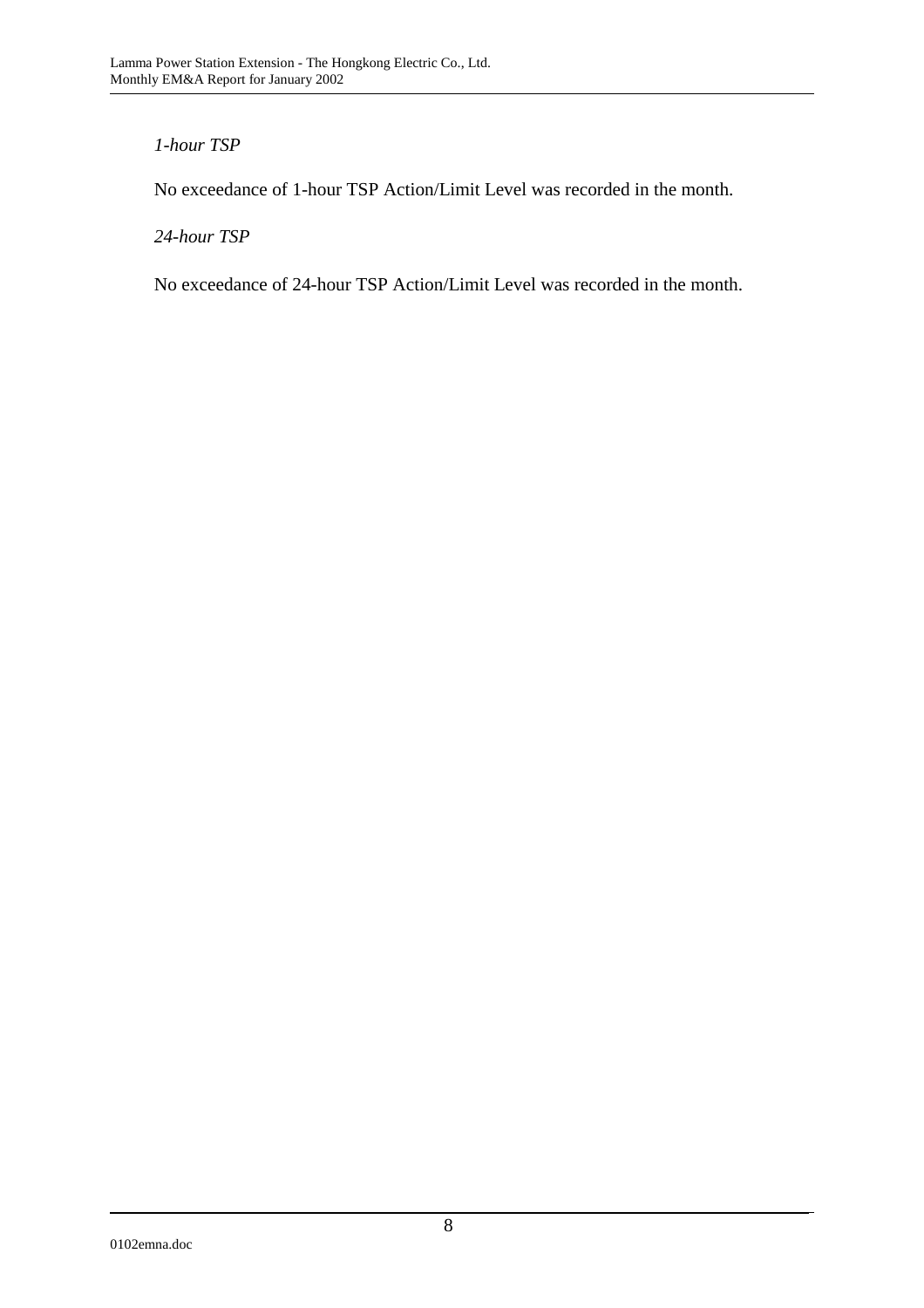

# Figure 2.1 Location of Air Quality Monitoring Stations

0102emna.doc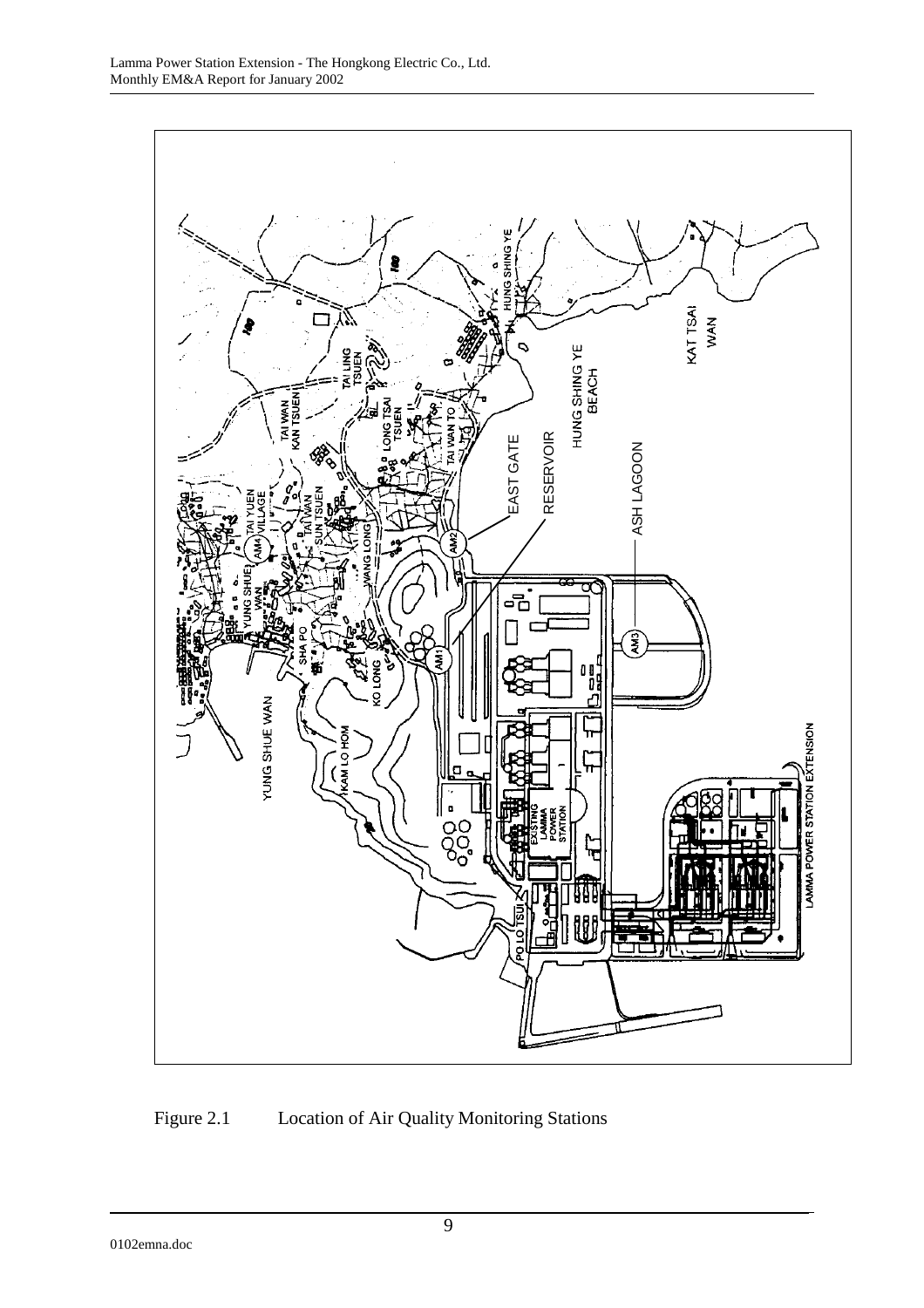#### **3. NOISE**

#### **3.1 Monitoring Requirements**

Continuous noise alarm monitoring at Ash Lagoon/Ching Lam were carried out to calculate the noise contributed by the construction activities at the two critical NSR's, viz. Long Tsai Tsuen/Hung Shing Ye and the school within the village of Tai Wan San Tsuen. The impact monitoring data for construction noise other than percussive piling were checked against the limit levels specified in the EM&A Manual. With the availability of the construction noise permits, impact monitoring for the construction work during the restricted hours was also carried out. Section 5 presents the details of the construction noise permits.

As there were no activities for the construction of the transmission system, no manual noise measurement at the Pak Kok Tsui residences was carried out in the reporting month. Appendix B shows the established Action/Limit Levels for noise.

#### **3.2 Monitoring Locations**

In accordance with the EM&A manual, the identified noise monitoring locations are listed in Table 3.1 and shown in Figure 3.1.

| <b>Purpose of noise monitoring</b> | <b>Monitoring Location</b> |  |
|------------------------------------|----------------------------|--|
| Lamma Extension                    | Ash Lagoon                 |  |
| Lamma Extension                    | Ching Lam                  |  |

#### **3.3 Monitoring Equipment**

The sound level meters used for noise monitoring complied with International Electrotechnical Commission Publications 651:1979 (Type 1) and 804:1985 (Type 1). The noise monitoring equipment used is shown in Table 3.2.

| Equipment                      | <b>Model</b> |  |
|--------------------------------|--------------|--|
| Sound level meter              | Rion NA-27   |  |
| Calibrator (IEC 60942 Class 1) | Rion NC-74   |  |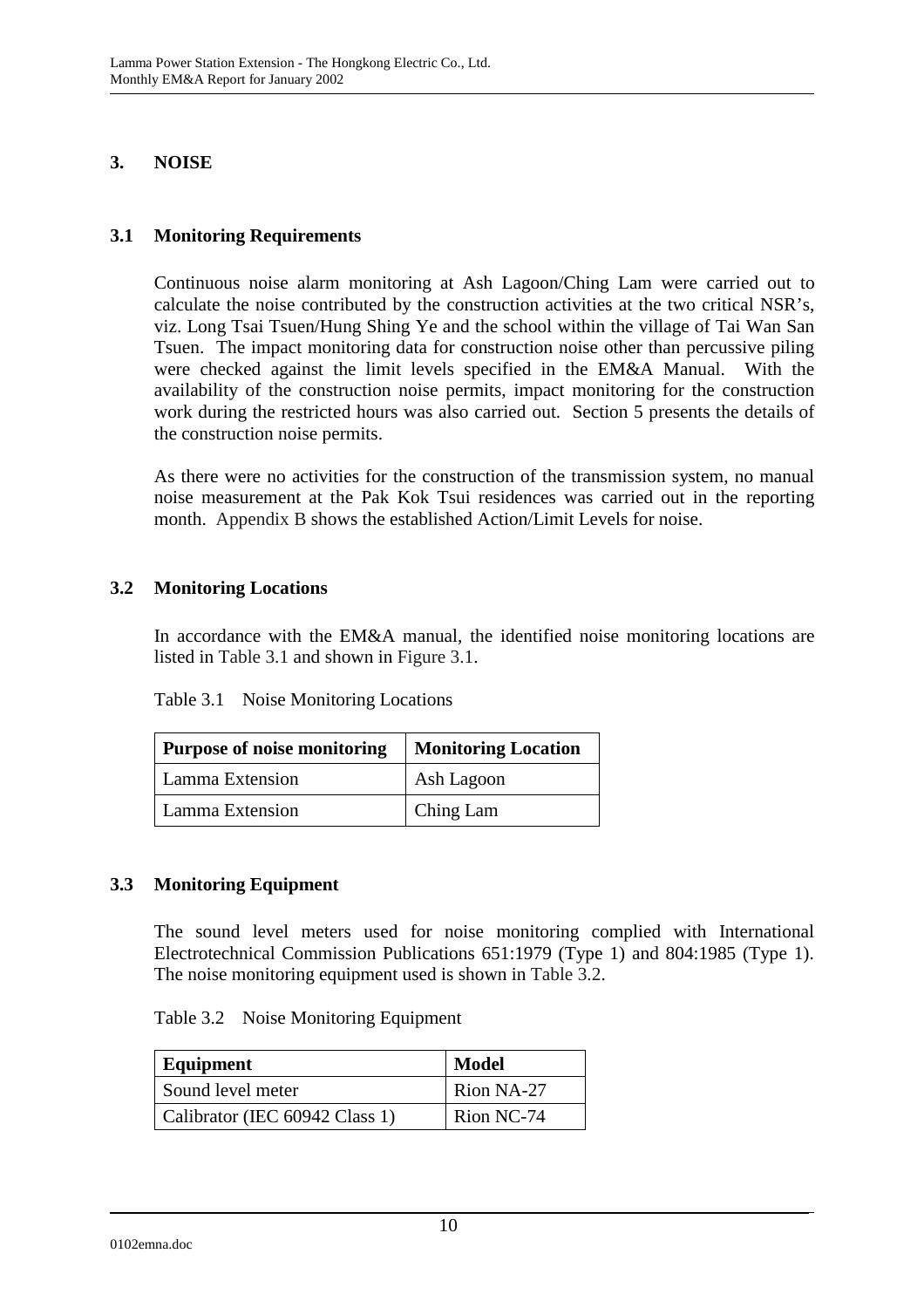## **3.4 Monitoring Parameters, Frequency and Duration**

Continuous noise alarm monitoring of A-weighted Leq levels was carried out at Ash Lagoon and Ching Lam. The measurement duration and parameter of noise monitoring were presented in Table 3.3 as follows:

| Location   | <b>Time Period</b>                                                                                   | <b>Frequency</b>                         | <b>Parameter</b>   |
|------------|------------------------------------------------------------------------------------------------------|------------------------------------------|--------------------|
|            | Daytime:<br>0700-1900 hrs on normal<br>weekdays                                                      | Daytime:<br>30 minutes                   | 30-min $L_{Aeq}$   |
| Ash Lagoon |                                                                                                      |                                          |                    |
| Ching Lam  | Evening-time $&$ holidays:<br>$0700-2300$ hrs on holidays;<br>and 1900-2300 hrs on all<br>other days | Evening-time<br>& holidays:<br>5 minutes | 5-min $L_{Aeq}$    |
|            | Night-time:<br>2300-0700 hrs of next day                                                             | Night-time:<br>5 minutes                 | $5$ -min $L_{Aea}$ |

Table 3.3 Noise Monitoring Duration and Parameter

### **3.5 Monitoring Procedures and Calibration Details**

#### *Monitoring Procedures*

The measured noise levels (MNL's) were collected at the noise alarm monitoring stations at Ash Lagoon and Ching Lam. The notional background noise levels (viz. baseline noise data at Ash Lagoon and Ching Lam) were applied to correct the corresponding MNL's in  $30$ -min/5-min L<sub>Aeq</sub>.

A wind speed sensor was installed at Station Building Rooftop. The wind speed signal was used to determine whether the data from Ash Lagoon and Ching Lam noise alarm monitoring stations were affected. The instantaneous data was discarded in case the instantaneous wind speed exceeded 10 m/s. The 30-min/5-min  $L_{Aeq}$  was considered valid only if the amount of valid data was equal to or above 70%.

When calibrating the noise measuring equipment, all observations around the monitoring stations, which might have affected the monitoring results, were recorded.

#### *Equipment Calibration*

The sound level meters and calibrators were verified by the manufacturer. Monthly calibration of the noise measuring equipment was carried out. Calibration details are shown in Appendix G.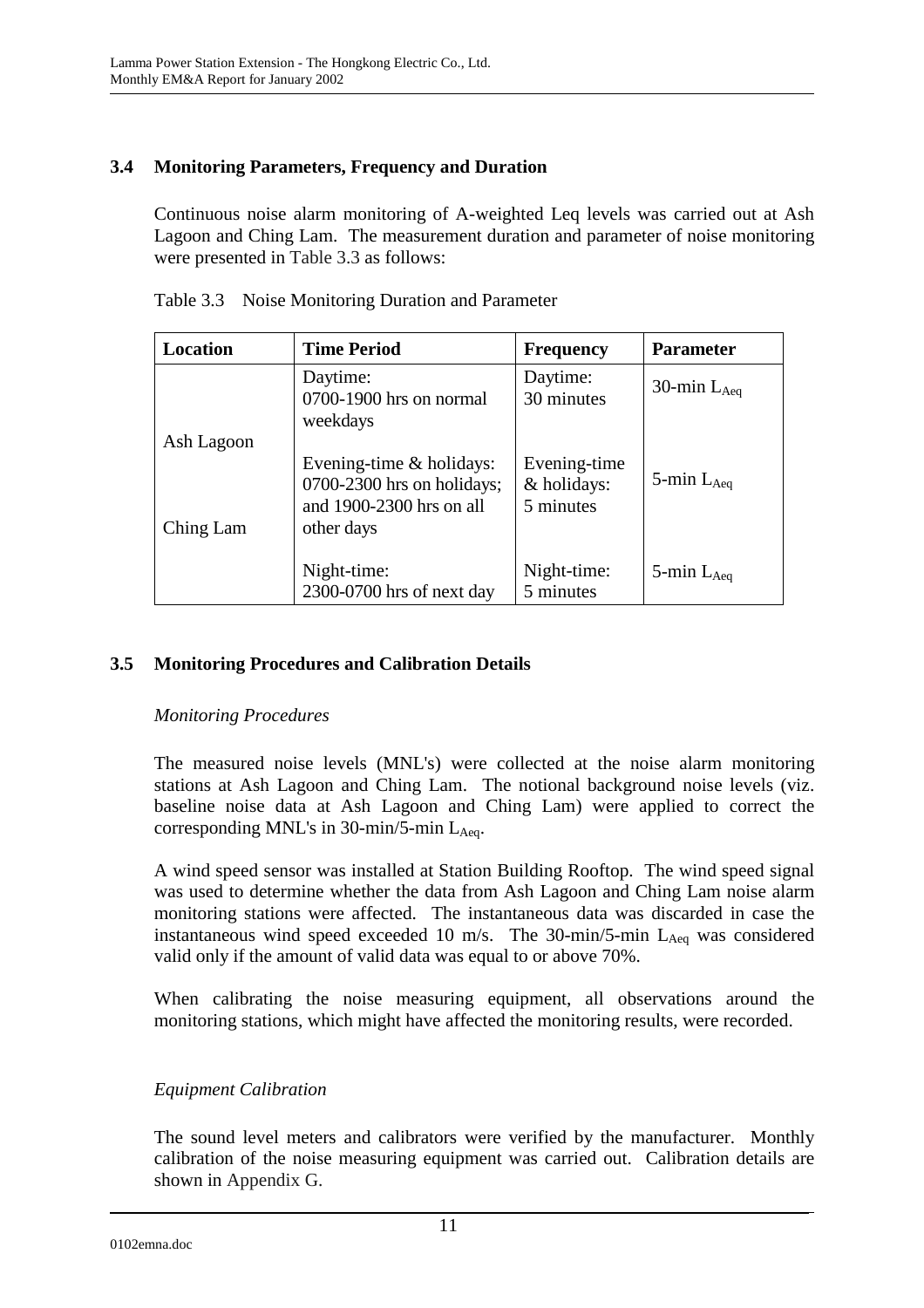#### **3.6 Results and Observations**

Continuous noise monitoring was conducted at the two monitoring stations at Ash Lagoon and Ching Lam. All monitoring results and their graphical presentations are provided in Appendix E.

No exceedance of noise Action/Limit Level was recorded in the month.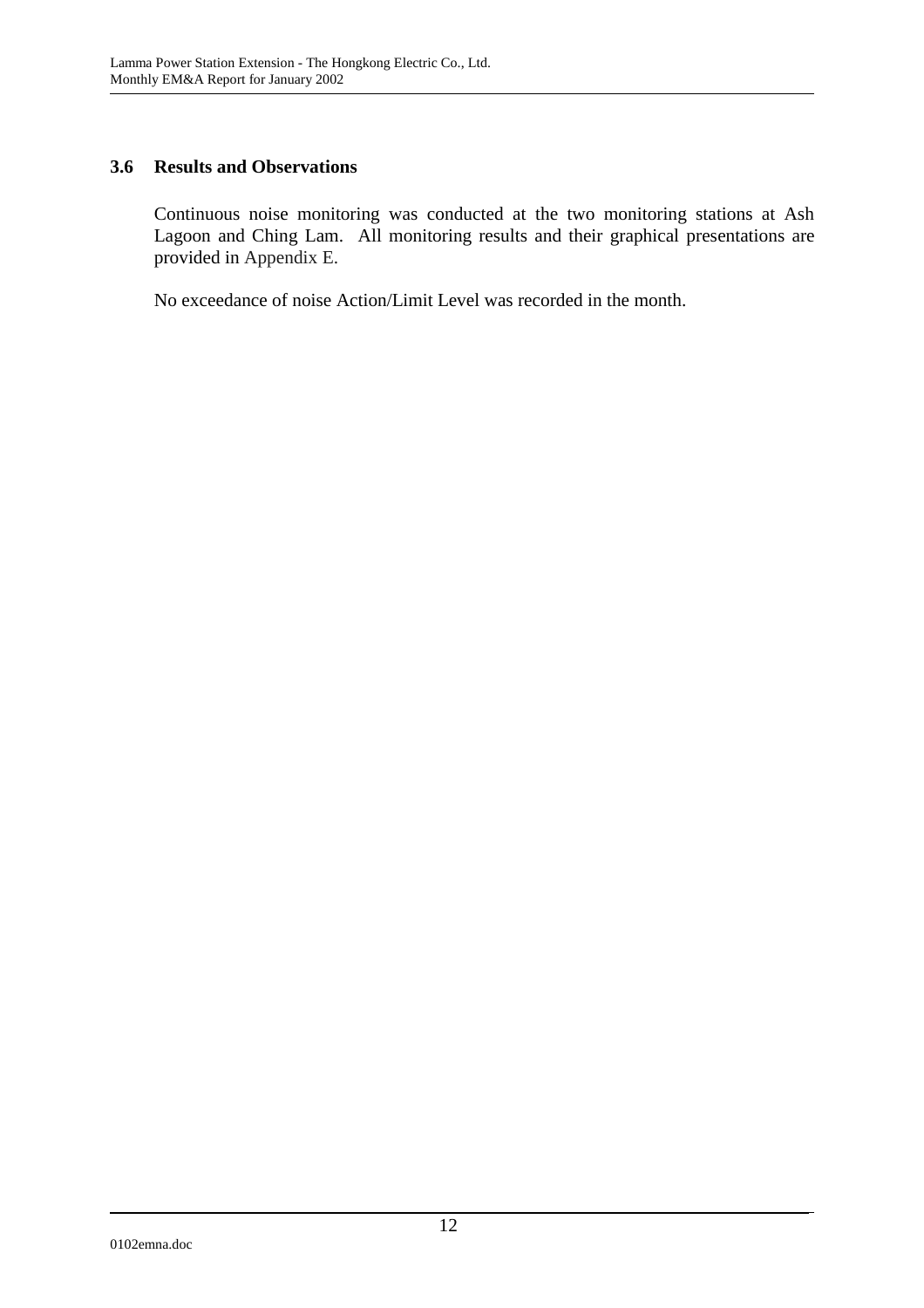

Figure 3.1 Location of Noise Monitoring Stations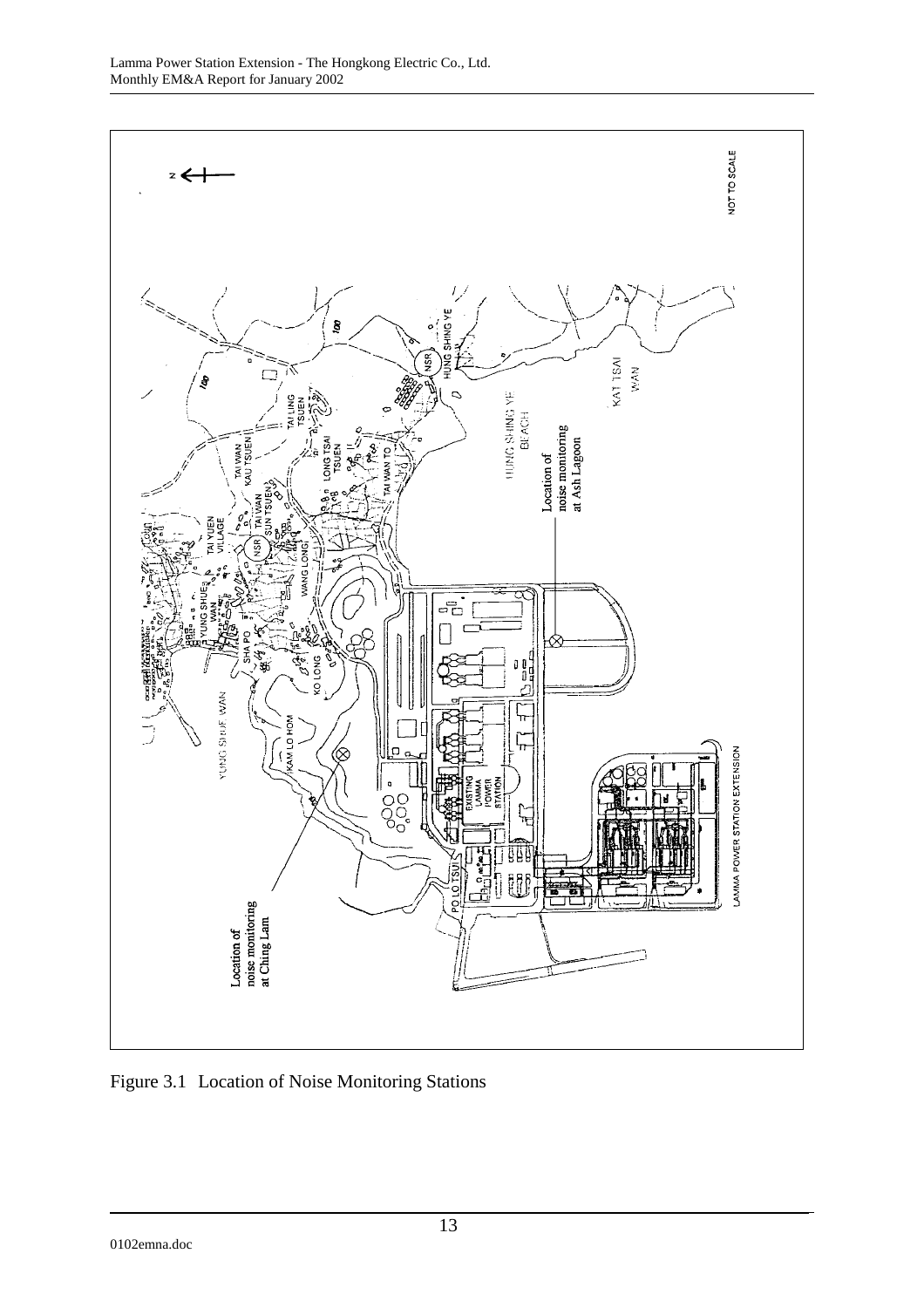# **4. WATER QUALITY MONITORING**

### **4.1 Monitoring Requirements**

Marine water quality monitoring at the monitoring locations adjacent to the construction site was carried out by a monitoring consultant, HKPC. The purpose was to ensure that deterioration of water quality, if any, would be detected and that timely action could be taken to rectify the situation. The impact monitoring data were checked against the AL levels set out in the Baseline Monitoring Report (Construction Phase). As there were no activities for the laying of the gas pipeline in the reporting month, no water quality impact monitoring at the relevant stations was carried out.

### **4.2 Monitoring Locations**

A total of 12 water quality monitoring locations were selected. 7 Sensitive Receiver (SR) stations were chosen on the basis of their proximity to the construction site, 5 Marine Control stations (C) as recommended in the EIA were selected to facilitate comparison of the water quality of the SR stations with ambient water quality conditions. Table 4.1 describes the locations of these monitoring stations. Their locations are shown in Figure 4.1.

| <b>Type</b>     | <b>Monitoring</b><br><b>Location</b> | <b>HK Metric</b><br>Grid E | <b>HK Metric</b><br>Grid N |
|-----------------|--------------------------------------|----------------------------|----------------------------|
| Sensitive       | SR <sub>1</sub>                      | 830 224                    | 811528                     |
| Receiver        | SR <sub>2</sub>                      | 829 004                    | 810 903                    |
| <b>Stations</b> | SR <sub>3</sub>                      | 829 194<br>$(829166)^T$    | 808 600<br>$(808592)^{1}$  |
|                 | SR4                                  | 830 119                    | 808 650                    |
|                 | SR5                                  | 830 386                    | 807 189                    |
|                 | SR <sub>6</sub>                      | 829 977                    | 805 758                    |
|                 | SR7                                  | 829 566                    | 804 545                    |
| Marine          | C <sub>1</sub>                       | 830 542                    | 813 492                    |
| Control         | C <sub>2</sub>                       | 828 608                    | 813 492                    |
| Stations        | C <sub>3</sub>                       | 826 776                    | 809 978                    |
|                 | C4                                   | 826 776                    | 806 464                    |
|                 | C <sub>5</sub>                       | 830 440                    | 802 186                    |

Table 4.1 Water Quality Monitoring Locations

*1. Due to the construction programme, the monitoring location SR3 was slightly shifted since the monitoring on 16th April 2001. EPD has verbally been informed of the shift of the monitoring location.*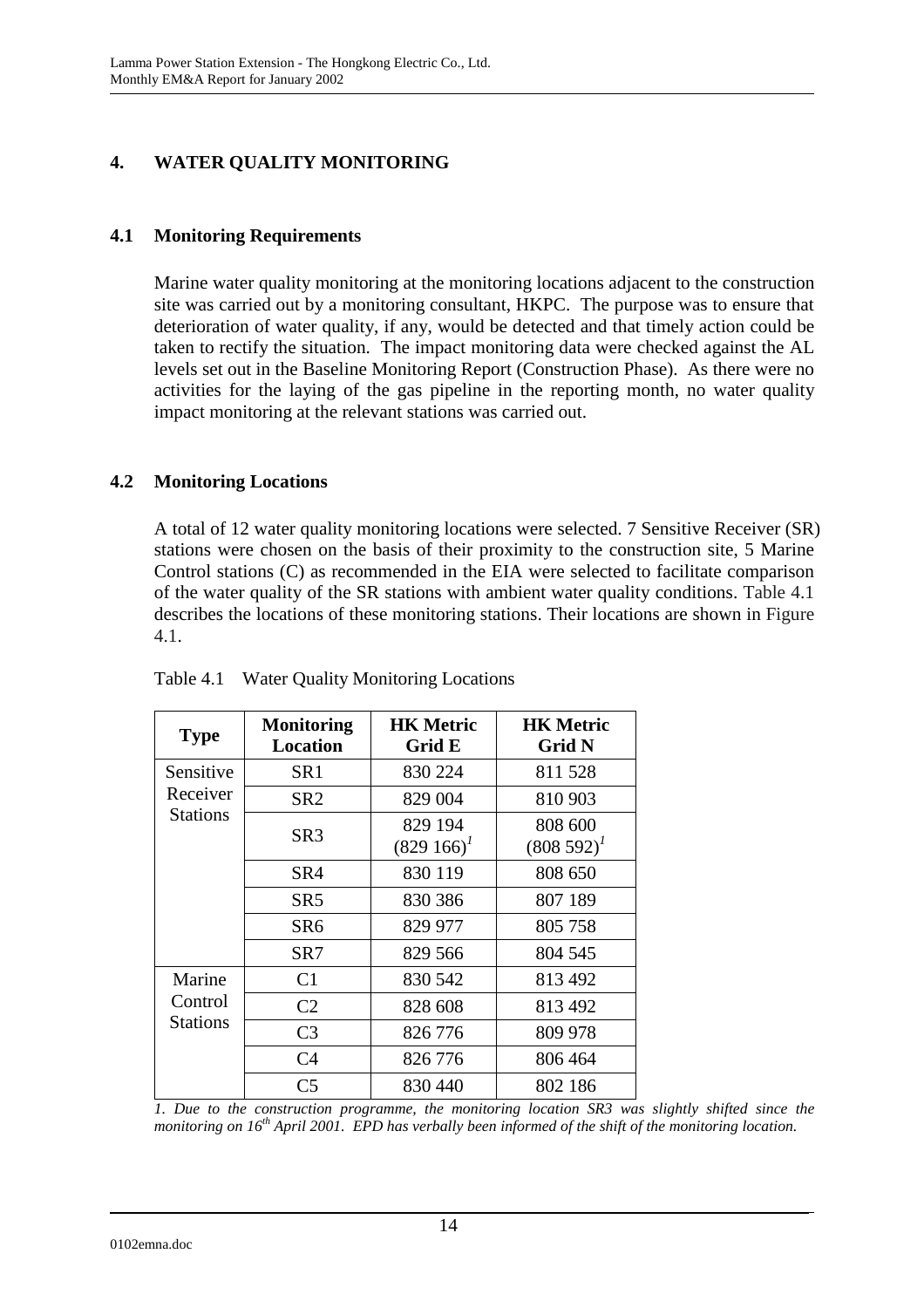# **4.3 Monitoring Equipment**

Table 4.2 summarizes the equipment used in the water-quality monitoring programme.

| Equipment                                | <b>Detection Limit</b>                                                                                                                                                                                                                                                                           |
|------------------------------------------|--------------------------------------------------------------------------------------------------------------------------------------------------------------------------------------------------------------------------------------------------------------------------------------------------|
| YSI 6820 Water<br><b>Quality Monitor</b> | Temperature: -5 to 50 <sup>0</sup> C; +/- 0.15 <sup>0</sup> C<br>Salinity: 0 to 70 ppt; $\pm$ /- 0.2 ppt<br>Dissolved Oxygen: 0 to $200\%$ ; +/- 0.5%<br>0 to 20 mg/L; $+/- 0.2$ mg/L<br>Turbidity: 0 to 100 and 100 to 1000 NTU;<br>$+/-$ 5% of the range<br>pH: 0 to 14 units; $+/- 0.2$ units |
| Trimble NT200 GPS                        | Accuracy better than 3m                                                                                                                                                                                                                                                                          |
| Leica GS5                                | Accuracy better than 3m                                                                                                                                                                                                                                                                          |

Table 4.2 Water Quality Monitoring Equipment

## **4.4 Monitoring Parameters, Frequency and Duration**

Table 4.3 summarizes the monitoring parameters, frequencies and total duration of water quality monitoring. The monitoring schedule for reporting month is shown in Appendix C.

|  | Table 4.3 Water Quality Monitoring Parameters and Frequency |  |
|--|-------------------------------------------------------------|--|
|  |                                                             |  |

| <b>Monitoring</b><br><b>Stations</b>                                             | <b>Parameters</b>                                                                      | <b>Frequency</b>        | No. of<br><b>Depths</b>                  | No. of<br><b>Samples</b>     |
|----------------------------------------------------------------------------------|----------------------------------------------------------------------------------------|-------------------------|------------------------------------------|------------------------------|
| Sensitive Receiver<br><b>Stations</b><br>SR1, SR2, SR4,<br>SR5, SR6 & SR7        | Depth, m<br>Temperature, <sup>o</sup> C<br>Salinity, ppt<br>DO, mg/L<br>DO Saturation, | Three times<br>per week | 3<br>Surface,<br>Mid-Depth<br>and Bottom | Mid-ebb<br>and Mid-<br>flood |
| <b>Marine Control</b><br><b>Stations</b><br>$C1, C2, C3, C4$ &<br>C <sub>5</sub> | $\frac{0}{0}$<br>Turbidity, NTU<br>SS, mg/L<br>pH                                      |                         |                                          |                              |

For laboratory analysis of marine water samples collected at SR3, only SS parameter was measured.

# **4.5 Monitoring Procedures and Calibration Details**

*Monitoring Procedures*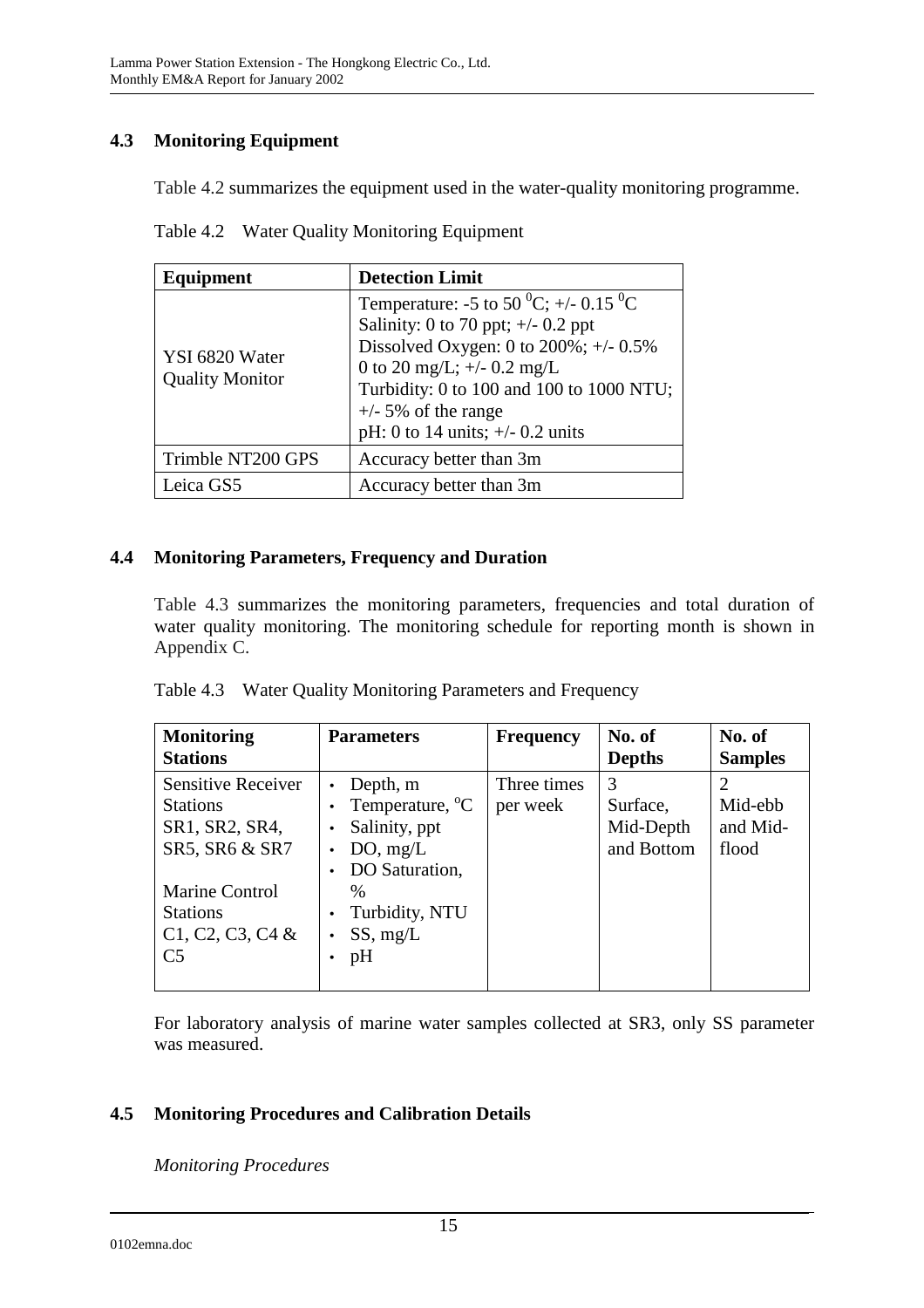- The monitoring stations were accessed using survey boat to within 3m, guided by Differential Global Positioning System (DGPS).
- The depth of the monitoring location was measured using depth meter in order to determine the sampling depths. Afterwards, the water sampler was lowered into the water to the required depths of sampling. Upon reaching the pre-determined depth, a messenger to activate the sampler was then released to travel down the wire. The water sample was sealed within the sampler before retrieving.
- All in-situ measurements at each monitoring stations were taken at 3 water depths, where appropriate, namely 1m below water surface, mid-depth, and 1 meter from seabed, except where the water depth was less than 6m, the mid-depth measurement was omitted. If the water depth was less than 3m, only the middepth position was monitored.
- At each measurement/sampling depth, two consecutive measurements were taken. The probes were retrieved out of the water after the first measurement and then redeployed for the second measurement. Where the difference in the value between the first and the second readings of each set was more than 25% of the value of the first reading, the reading was discarded and further samplings were taken.
- The duplicate water samples for physical and chemical analysis were stored into a pre-labelled high-density polyethylene (HDPE) bottle pre-rinsed with the same water samples. The sample bottles were than packed in a cool-box (cooled to  $4^{\circ}C$ without being frozen) and delivered to a HOKLAS Laboratory for analysis upon the completion of each round of sampling.
- In addition, field information such as the general meteorological conditions and any observations regarding any significant activities in the vicinity of each monitoring location were also recorded. Major water pollution sources, if any, were identified and recorded.

## *Equipment Calibration*

The equipment deployed for in-situ measurement of marine water quality was calibrated before use. The methodologies for the calibration follow the instruction manuals provided by the corresponding manufacturers. The calibration records are shown in Appendix G.

## *Laboratory Analysis & QA/QC*

The collected marine water samples were analyzed for Suspended Solids with methodologies summarized in Table 4.4.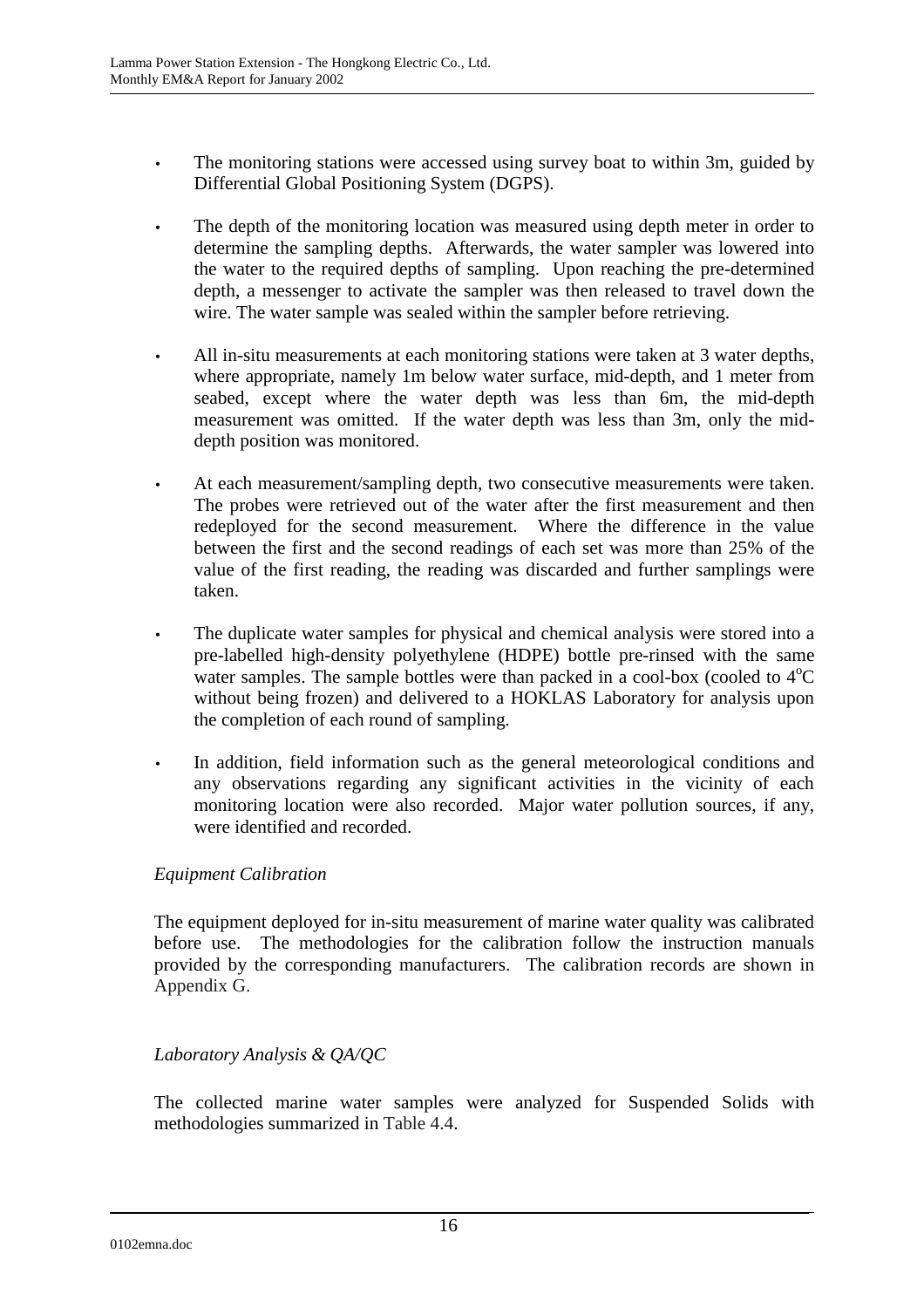| <b>Parameter</b> | <b>Method</b>            | <b>Limit of Reporting (mg/L)</b> |
|------------------|--------------------------|----------------------------------|
| Suspended Solids | <b>APHA 17 ed 2540 D</b> |                                  |

|  |  | Table 4.4 Laboratory Analysis Methodologies of Marine Water Samples |  |
|--|--|---------------------------------------------------------------------|--|
|--|--|---------------------------------------------------------------------|--|

In order to ensure that the laboratory analysis works were carried out properly, stringent QA/QC procedures (which includes the sample preparation as well as the subsequent instrumentation analysis) were followed. According to the requirements stipulated in the EM&A Manual, QA/QC requirements for laboratory testing include:

- 1) "Blind" duplicate samples analysis of 10% collected marine water samples; and
- 2) in-house QA/QC procedures of the testing laboratory (this includes the use of blank, batch duplicates and quality control samples).

## *Blind Duplicate:*

In order to cross check the precision of the measurement results obtained from the laboratory analysis, "blind" duplicate samples of 10% of the collected marine water samples were analysed alongside the normal samples. The sample codes for the "blind" duplicates were determined by the sampling team and are not identifiable by the laboratory. The results of the "blind" duplicate samples are summarized in Appendix G.

In accordance with the QA/QC procedures of Environmental Management Laboratory of HKPC, QA/QC procedures were conducted for at least 5% of samples. A total of 936 sets of samples (for Suspended Solids analysis) were received during the marine monitoring period including both ebb and flood tides. Therefore at least 5% laboratory blanks, batch duplicates, quality control samples and recovery tests for each parameter were conducted. The acceptance criteria are outlined in each type of Quality Control data.

## *Blank:*

A laboratory blank is an analyte free matrix to which all reagents are added in the same volumes or proportions as used in the standard sample preparation to monitor contamination introduced in laboratory. The acceptance criterion for laboratory blank in Environmental Management Division (EMD) Laboratory of HKPC stipulated in EMD Quality Manual is less than the detection limit. All the laboratory blank values and acceptance criterion of suspended solids are summarized in Appendix G.

## *Batch Duplicate:*

Batch duplicate is an intra-laboratory split sample randomly selected from the sample batch to monitor the method precision in a given matrix. The acceptance limit of duplicate values of suspended solids and their duplicate results are summarized in Appendix G.

## *Quality Control Sample:*

The quality control sample is the analysis of a material with a known concentration of contaminants to determine the accuracy of results in a given matrix. The quality control samples results for suspended solids are shown in Appendix G.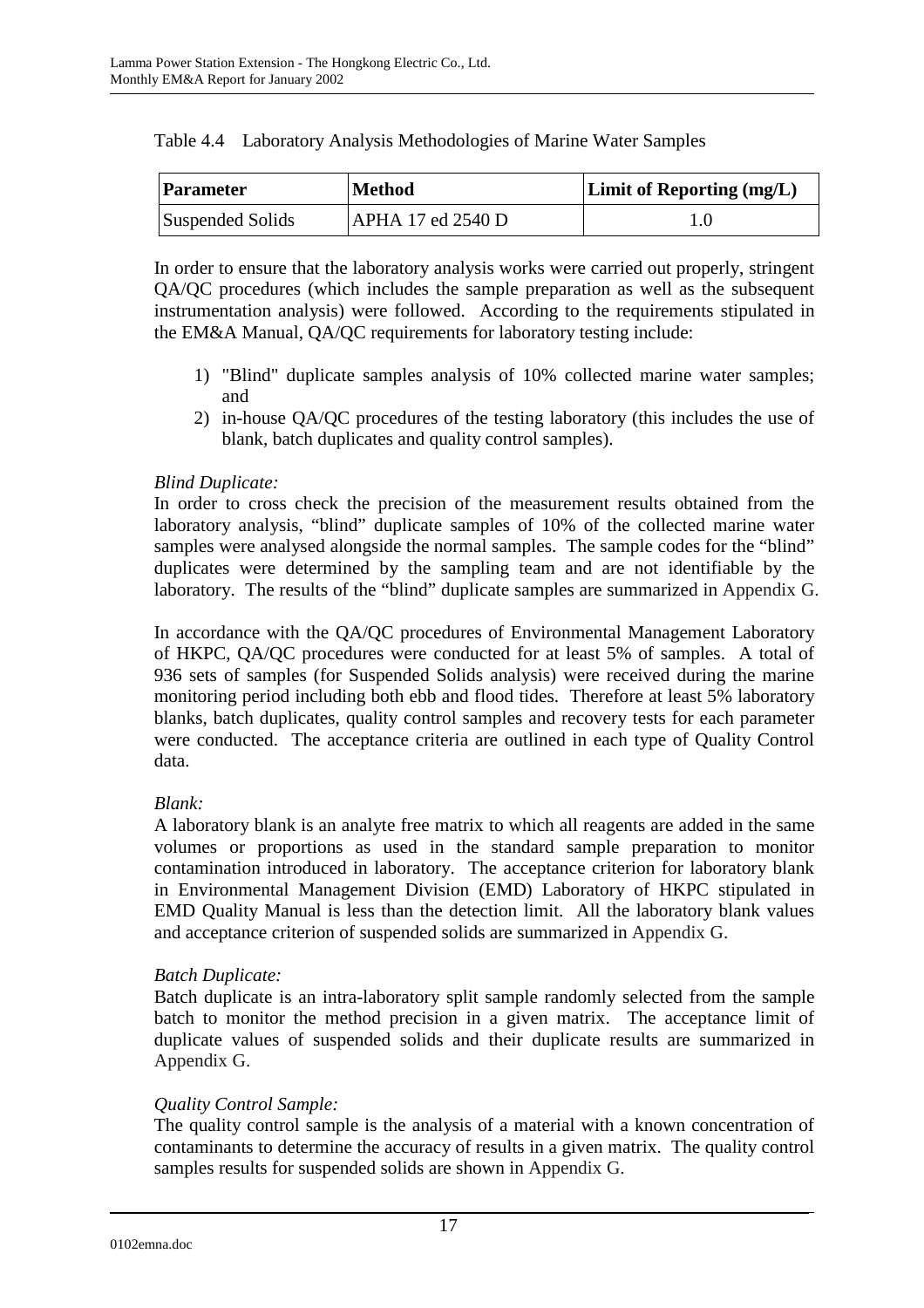The QA/QC results in Appendix G indicated that the laboratory analysis works of the collected marine water samples were properly carried out and the measurement results obtained were valid in accordance with the Hong Kong Laboratory Accreditation Scheme (HOKLAS) requirements. On the other hand, the "blind" duplicate measurement results indicated that the precision of the measurements for Suspended Solids are in compliance with the HOKLAS requirements.

#### **4.6 Results and Observations**

Marine water monitoring was conducted as scheduled in the reporting month. All monitoring data and graphical presentation of the monitoring results are provided in Appendix F. Key findings and observations are provided in the following tables:

| Monitoring               | Number of Exceedances           |                  | <b>Investigation Findings</b>                                                                                                                                                                                                                                                                                                                                                                                                                                                                                                                                                                                                                                                                                  |
|--------------------------|---------------------------------|------------------|----------------------------------------------------------------------------------------------------------------------------------------------------------------------------------------------------------------------------------------------------------------------------------------------------------------------------------------------------------------------------------------------------------------------------------------------------------------------------------------------------------------------------------------------------------------------------------------------------------------------------------------------------------------------------------------------------------------|
| Dates                    | <b>Action Level</b>             | Limit Level      | (if any)                                                                                                                                                                                                                                                                                                                                                                                                                                                                                                                                                                                                                                                                                                       |
| $2nd$ January            | $\boldsymbol{0}$                | $\boldsymbol{0}$ | N. A.                                                                                                                                                                                                                                                                                                                                                                                                                                                                                                                                                                                                                                                                                                          |
| 4 <sup>th</sup> January  | $\overline{0}$                  | $\mathbf{0}$     | N. A.                                                                                                                                                                                                                                                                                                                                                                                                                                                                                                                                                                                                                                                                                                          |
| $7th$ January            | 1<br>(SR1 during<br>flood tide) | $\Omega$         | Not related to site activities. Based on the<br>observation made by the sampling team, there was<br>no noticeable sediment plume migration from the<br>direction of the site to the sampling location.<br>Besides, the entire DO measurement results for both<br>control and impact stations were generally low as<br>compared with the data on the past sampling days.<br>The low DO measurement results in the entire study<br>area might be an indication of background<br>fluctuation. Moreover, no exceedance was found in<br>the afternoon session on the following monitoring<br>day, suggesting that the said exceedance might be<br>due to background fluctuation rather than the site<br>activities. |
| $9th$ January            | $\mathbf{0}$                    | $\mathbf{0}$     | N. A.                                                                                                                                                                                                                                                                                                                                                                                                                                                                                                                                                                                                                                                                                                          |
| 11 <sup>th</sup> January | $\boldsymbol{0}$                | $\boldsymbol{0}$ | N. A.                                                                                                                                                                                                                                                                                                                                                                                                                                                                                                                                                                                                                                                                                                          |
| $14th$ January           | $\mathbf{0}$                    | $\boldsymbol{0}$ | N. A.                                                                                                                                                                                                                                                                                                                                                                                                                                                                                                                                                                                                                                                                                                          |
| $16th$ January           | $\boldsymbol{0}$                | $\mathbf{0}$     | N. A.                                                                                                                                                                                                                                                                                                                                                                                                                                                                                                                                                                                                                                                                                                          |
| 18 <sup>th</sup> January | $\boldsymbol{0}$                | $\boldsymbol{0}$ | N. A.                                                                                                                                                                                                                                                                                                                                                                                                                                                                                                                                                                                                                                                                                                          |
| $21st$ January           | $\Omega$                        | $\boldsymbol{0}$ | N. A.                                                                                                                                                                                                                                                                                                                                                                                                                                                                                                                                                                                                                                                                                                          |
| $23rd$ January           | $\boldsymbol{0}$                | $\boldsymbol{0}$ | N. A.                                                                                                                                                                                                                                                                                                                                                                                                                                                                                                                                                                                                                                                                                                          |
| $25th$ January           | $\boldsymbol{0}$                | $\boldsymbol{0}$ | N. A.                                                                                                                                                                                                                                                                                                                                                                                                                                                                                                                                                                                                                                                                                                          |
| 28 <sup>th</sup> January | $\boldsymbol{0}$                | $\boldsymbol{0}$ | N. A.                                                                                                                                                                                                                                                                                                                                                                                                                                                                                                                                                                                                                                                                                                          |
| 30 <sup>th</sup> January | $\boldsymbol{0}$                | $\boldsymbol{0}$ | N. A.                                                                                                                                                                                                                                                                                                                                                                                                                                                                                                                                                                                                                                                                                                          |

Summary of Exceedances in Dissolved Oxygen (Surface and Middle) in January 2002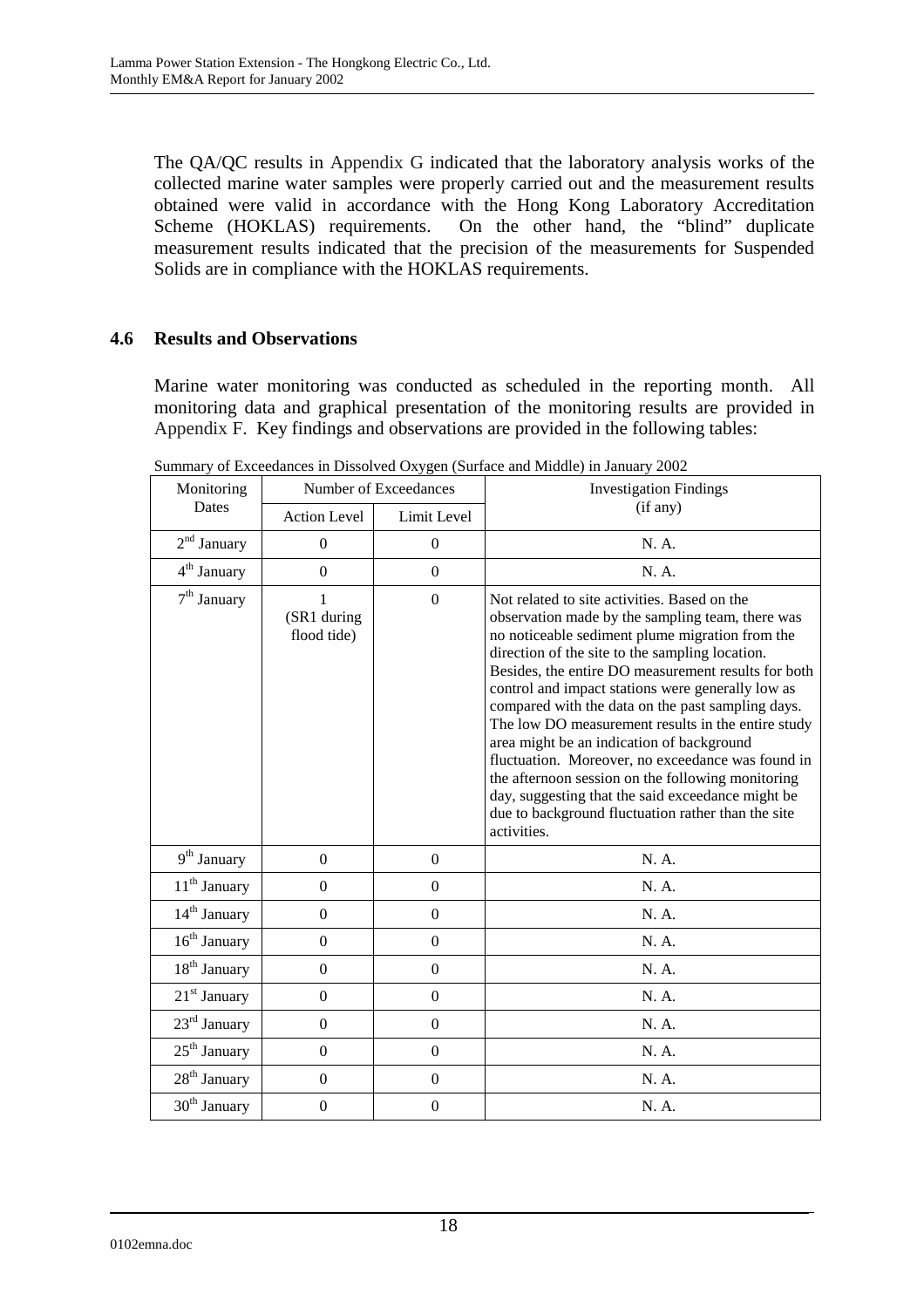| Monitoring               | Number of Exceedances                                   |                  | <b>Investigation Findings</b>                                                                                                                                                                                                                                                                                                                                                                                                                                                                                                                                                                                                                                                                                      |
|--------------------------|---------------------------------------------------------|------------------|--------------------------------------------------------------------------------------------------------------------------------------------------------------------------------------------------------------------------------------------------------------------------------------------------------------------------------------------------------------------------------------------------------------------------------------------------------------------------------------------------------------------------------------------------------------------------------------------------------------------------------------------------------------------------------------------------------------------|
| Dates                    | <b>Action Level</b>                                     | Limit Level      | (if any)                                                                                                                                                                                                                                                                                                                                                                                                                                                                                                                                                                                                                                                                                                           |
| $2nd$ January            | 2<br>(SR1 during<br>ebb tide and<br>flood tide)         | $\boldsymbol{0}$ | Not related to site activities. Based on the<br>observation made by the sampling team, there was<br>no sediment plume migration from the direction of<br>site to the sampling location. Besides, the marginal<br>DO exceedances were only found at SR1, therefore<br>it was considered that the exceedances might be due<br>to the localized fluctuation. Moreover, the<br>measurement results on the following monitoring<br>day at SR1 was much higher than the action level,<br>suggesting that the said exceedances might be<br>related to the background fluctuation.                                                                                                                                         |
| $4^{\text{th}}$ January  | $\boldsymbol{0}$                                        | $\boldsymbol{0}$ | N. A.                                                                                                                                                                                                                                                                                                                                                                                                                                                                                                                                                                                                                                                                                                              |
| $7th$ January            | $\overline{2}$<br>(SR1 and SR2<br>during flood<br>tide) | $\boldsymbol{0}$ | Not related to site activities. Based on the<br>observation made by the sampling team, there was<br>no noticeable sediment plume migrated from the<br>direction of the site to the sampling location.<br>Besides, the entire DO measurement results for both<br>control and impact stations were generally low as<br>compare with the data on past few sampling days.<br>The low DO measurement results in entire study<br>area might probably an indication of background<br>fluctuation. Moreover, no exceedance was found in<br>the afternoon session on the following monitoring<br>day which suggested that the said exceedance might<br>be due to background fluctuation rather than the site<br>activities. |
| 9 <sup>th</sup> January  | 1<br>(SR1 during<br>ebb tide)                           | $\boldsymbol{0}$ | Not related to site activities. Based on the<br>observation made by the sampling team, there was<br>no sediment plume migration from the direction of<br>site to the sampling location. Besides, SR1 was<br>located at the upstream to the site during the course<br>of sampling while the marine water was flowing<br>from North to South. Therefore, the low DO result<br>might be due to the occasional background<br>fluctuation rather than the site activities.                                                                                                                                                                                                                                              |
| 11 <sup>th</sup> January | $\boldsymbol{0}$                                        | $\boldsymbol{0}$ | N. A.                                                                                                                                                                                                                                                                                                                                                                                                                                                                                                                                                                                                                                                                                                              |
| 14 <sup>th</sup> January | $\boldsymbol{0}$                                        | $\overline{0}$   | N. A.                                                                                                                                                                                                                                                                                                                                                                                                                                                                                                                                                                                                                                                                                                              |
| $16th$ January           | $\boldsymbol{0}$                                        | $\boldsymbol{0}$ | N. A.                                                                                                                                                                                                                                                                                                                                                                                                                                                                                                                                                                                                                                                                                                              |
| 18 <sup>th</sup> January | $\boldsymbol{0}$                                        | $\boldsymbol{0}$ | N. A.                                                                                                                                                                                                                                                                                                                                                                                                                                                                                                                                                                                                                                                                                                              |
| $21st$ January           | $\boldsymbol{0}$                                        | $\boldsymbol{0}$ | N. A.                                                                                                                                                                                                                                                                                                                                                                                                                                                                                                                                                                                                                                                                                                              |
| $23rd$ January           | $\boldsymbol{0}$                                        | $\overline{0}$   | N. A.                                                                                                                                                                                                                                                                                                                                                                                                                                                                                                                                                                                                                                                                                                              |
| $25th$ January           | $\boldsymbol{0}$                                        | $\boldsymbol{0}$ | N. A.                                                                                                                                                                                                                                                                                                                                                                                                                                                                                                                                                                                                                                                                                                              |
| $28th$ January           | $\boldsymbol{0}$                                        | $\overline{0}$   | N. A.                                                                                                                                                                                                                                                                                                                                                                                                                                                                                                                                                                                                                                                                                                              |
| $30th$ January           | $\boldsymbol{0}$                                        | $\boldsymbol{0}$ | N. A.                                                                                                                                                                                                                                                                                                                                                                                                                                                                                                                                                                                                                                                                                                              |

Summary of Exceedances in Dissolved Oxygen (Bottom) in January 2002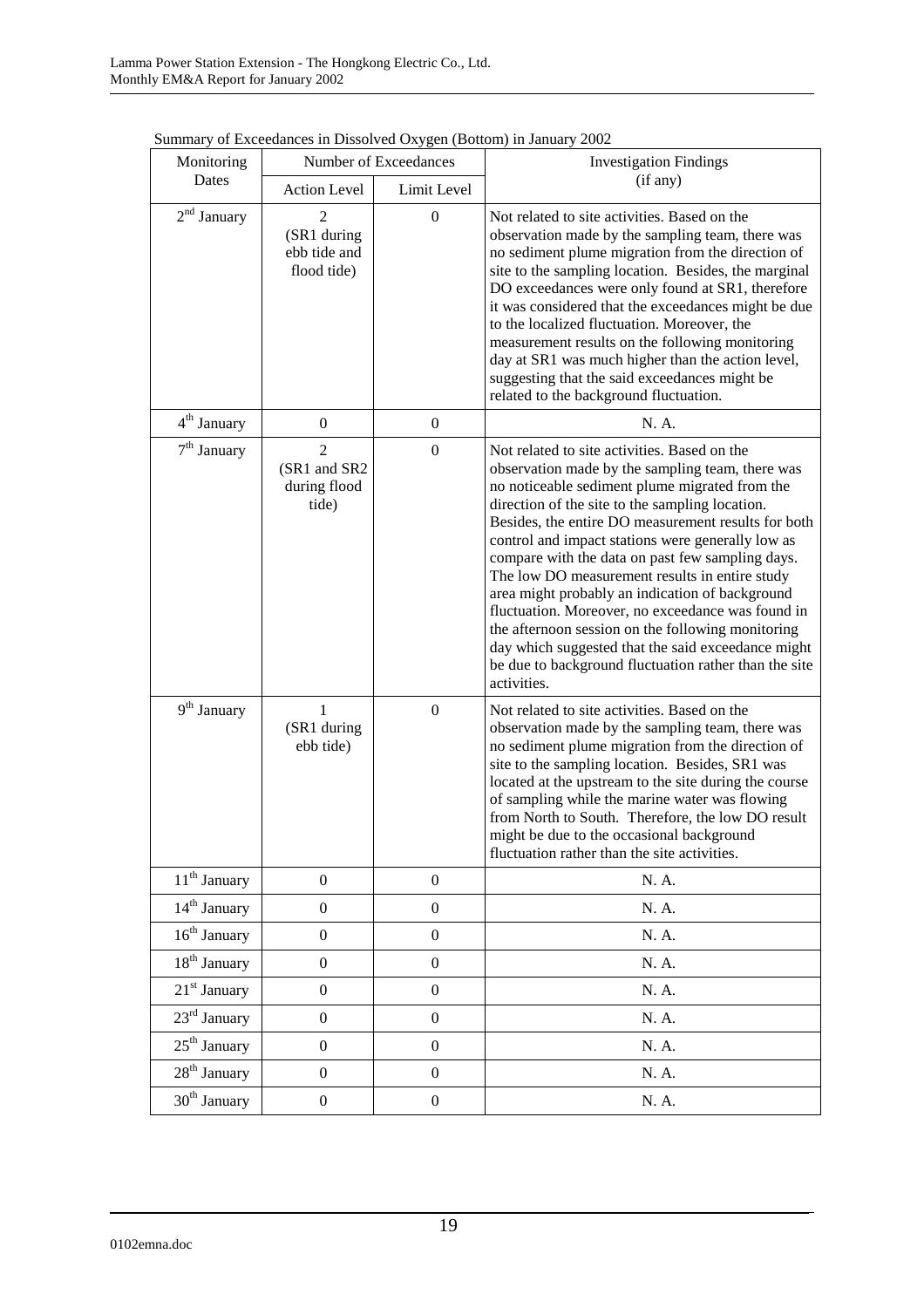| No. of Exceedances<br>Monitoring |                            |                  | <b>Investigation Findings</b>                                                                                                                                                                                                                                                                                                                                                                                               |
|----------------------------------|----------------------------|------------------|-----------------------------------------------------------------------------------------------------------------------------------------------------------------------------------------------------------------------------------------------------------------------------------------------------------------------------------------------------------------------------------------------------------------------------|
| Dates                            | <b>Action Level</b>        | Limit Level      | (if any)                                                                                                                                                                                                                                                                                                                                                                                                                    |
| $2nd$ January                    | (SR1 during<br>flood tide) | $\theta$         | Not related to site activities. Based on the<br>observation made by the sampling team, there was<br>no sediment plume migration from the direction of<br>site to the sampling location. Besides, the<br>measurement result in the afternoon session was<br>below the action level. Therefore, the elevated<br>turbidity result might be due to the occasional<br>background fluctuation rather than the site<br>activities. |
| 4 <sup>th</sup> January          | $\overline{0}$             | $\boldsymbol{0}$ | N. A.                                                                                                                                                                                                                                                                                                                                                                                                                       |
| $7th$ January                    | $\overline{0}$             | $\boldsymbol{0}$ | N. A.                                                                                                                                                                                                                                                                                                                                                                                                                       |
| 9 <sup>th</sup> January          | $\boldsymbol{0}$           | $\boldsymbol{0}$ | N. A.                                                                                                                                                                                                                                                                                                                                                                                                                       |
| 11 <sup>th</sup> January         | $\Omega$                   | $\mathbf{0}$     | N. A.                                                                                                                                                                                                                                                                                                                                                                                                                       |
| 14 <sup>th</sup> January         | $\overline{0}$             | $\boldsymbol{0}$ | N. A.                                                                                                                                                                                                                                                                                                                                                                                                                       |
| 16 <sup>th</sup> January         | $\Omega$                   | $\Omega$         | N. A.                                                                                                                                                                                                                                                                                                                                                                                                                       |
| $18th$ January                   | $\Omega$                   | $\mathbf{0}$     | N. A.                                                                                                                                                                                                                                                                                                                                                                                                                       |
| $21st$ January                   | $\overline{0}$             | $\boldsymbol{0}$ | N. A.                                                                                                                                                                                                                                                                                                                                                                                                                       |
| $23rd$ January                   | $\Omega$                   | $\overline{0}$   | N. A.                                                                                                                                                                                                                                                                                                                                                                                                                       |
| $25th$ January                   | $\overline{0}$             | $\boldsymbol{0}$ | N. A.                                                                                                                                                                                                                                                                                                                                                                                                                       |
| 28 <sup>th</sup> January         | $\Omega$                   | $\mathbf{0}$     | N. A.                                                                                                                                                                                                                                                                                                                                                                                                                       |
| 30 <sup>th</sup> January         | $\Omega$                   | $\mathbf{0}$     | N. A.                                                                                                                                                                                                                                                                                                                                                                                                                       |

Summary of Exceedances in Turbidity (Depth Average) in January 2002

| Summary of Exceedances in Suspended Solids (Depth Average) in January 2002 |  |  |
|----------------------------------------------------------------------------|--|--|
|                                                                            |  |  |

| Monitoring<br><b>Dates</b> | Number of Exceedances |                                         | <b>Investigation Findings</b>                                                                                                                                                                                                                                                                                                                                                                                                         |
|----------------------------|-----------------------|-----------------------------------------|---------------------------------------------------------------------------------------------------------------------------------------------------------------------------------------------------------------------------------------------------------------------------------------------------------------------------------------------------------------------------------------------------------------------------------------|
|                            | <b>Action Level</b>   | Limit Level                             | (if any)                                                                                                                                                                                                                                                                                                                                                                                                                              |
| $2nd$ January              | $\theta$              | $\mathfrak{D}$<br>during flood<br>tide) | Not related to site activities. Based on the<br>(SR1 and SR2 observation made by the sampling team, there was<br>no noticeable sediment plume migration from the<br>direction of the site to the sampling location.<br>Besides, the measurement results at SR1 and SR2<br>during the PM session of the same sampling day<br>were below the action level. Therefore, the said<br>exceedances might be due to background<br>fluctuation |
| Januarv                    |                       |                                         | N. A.                                                                                                                                                                                                                                                                                                                                                                                                                                 |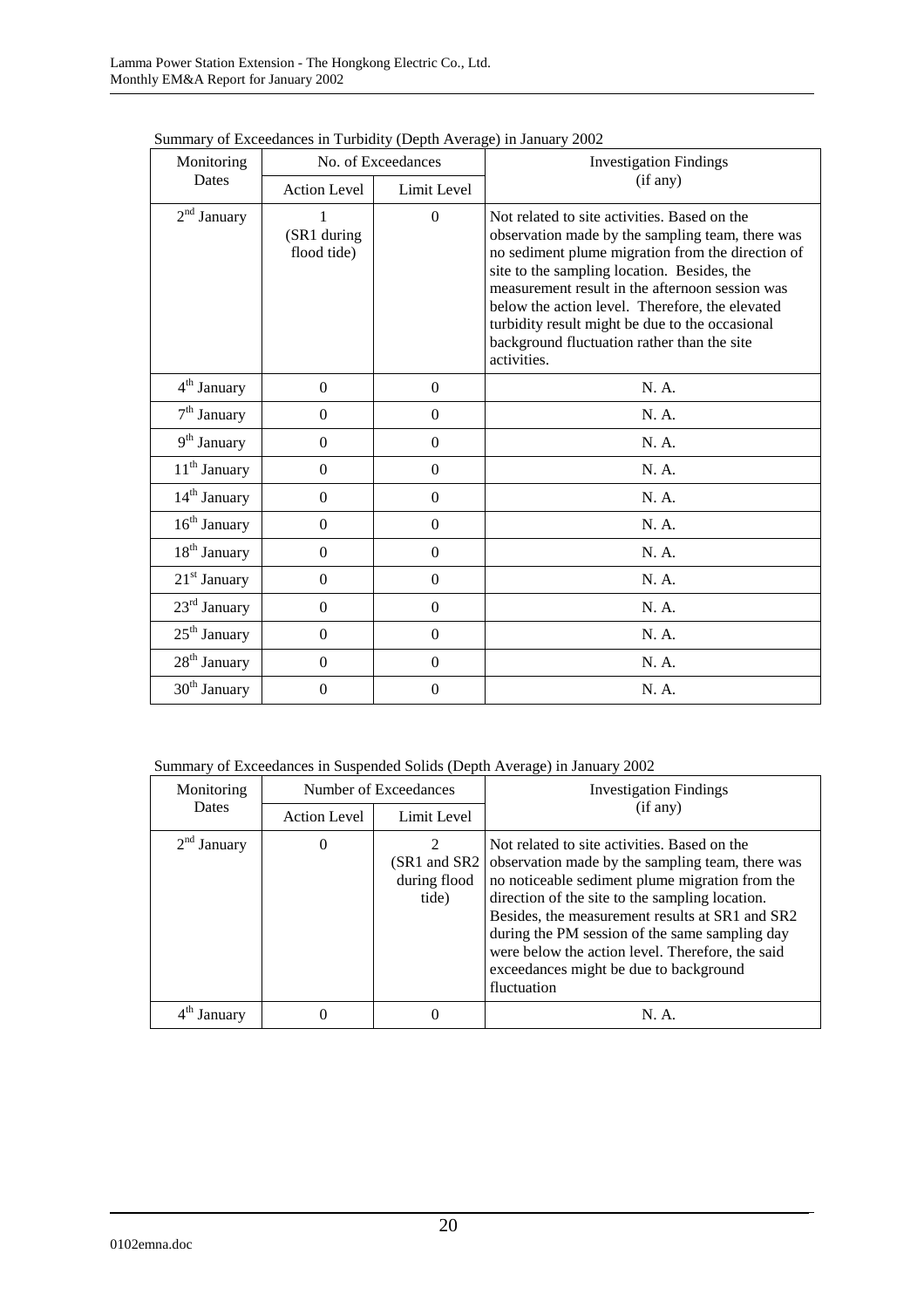| Monitoring               | Number of Exceedances         |                               | <b>Investigation Findings</b>                                                                                                                                                                                                                                                                                                                                                                                                                                              |
|--------------------------|-------------------------------|-------------------------------|----------------------------------------------------------------------------------------------------------------------------------------------------------------------------------------------------------------------------------------------------------------------------------------------------------------------------------------------------------------------------------------------------------------------------------------------------------------------------|
| Dates                    | <b>Action Level</b>           | Limit Level                   | (if any)                                                                                                                                                                                                                                                                                                                                                                                                                                                                   |
| $7th$ January            | $\Omega$                      | 1<br>(SR1 during<br>ebb tide) | Not related to site activities. Based on the<br>observation made by the sampling team, there was<br>no sediment plume migration from the direction of<br>site to the sampling location. Besides, SR1 was<br>located at the upstream to the site during the course<br>of sampling while the marine water was flowing<br>from North to South. Therefore, the elevated SS<br>result might be due to the occasional background<br>fluctuation rather than the site activities. |
| $9th$ January            | $\mathbf{0}$                  | $\boldsymbol{0}$              | N. A.                                                                                                                                                                                                                                                                                                                                                                                                                                                                      |
| 11 <sup>th</sup> January | $\boldsymbol{0}$              | $\boldsymbol{0}$              | N. A.                                                                                                                                                                                                                                                                                                                                                                                                                                                                      |
| $14th$ January           | $\Omega$                      | $\boldsymbol{0}$              | N. A.                                                                                                                                                                                                                                                                                                                                                                                                                                                                      |
| $16th$ January           | $\boldsymbol{0}$              | $\mathbf{0}$                  | N. A.                                                                                                                                                                                                                                                                                                                                                                                                                                                                      |
| $18th$ January           | $\Omega$                      | $\theta$                      | N. A.                                                                                                                                                                                                                                                                                                                                                                                                                                                                      |
| $21st$ January           | $\mathbf{0}$                  | $\overline{0}$                | N. A.                                                                                                                                                                                                                                                                                                                                                                                                                                                                      |
| $23rd$ January           | 1<br>(SR6 during<br>ebb tide) | $\Omega$                      | Not related to site activities. Based on the<br>observation made by the sampling team, there was<br>no noticeable sediment plume migration from the<br>direction of the site to the sampling location.<br>Besides, the measurement result at SR3 (which is<br>much closer to the site as compared with SR6) was<br>much below the corresponding Action Level of<br>SR6. Therefore, the said exceedance might be due<br>to background fluctuation.                          |
| 25 <sup>th</sup> January | $\Omega$                      | $\boldsymbol{0}$              | N. A.                                                                                                                                                                                                                                                                                                                                                                                                                                                                      |
| 28 <sup>th</sup> January | $\boldsymbol{0}$              | $\boldsymbol{0}$              | N. A.                                                                                                                                                                                                                                                                                                                                                                                                                                                                      |
| $30th$ January           | $\mathbf{0}$                  | $\boldsymbol{0}$              | N. A.                                                                                                                                                                                                                                                                                                                                                                                                                                                                      |

There were two (8) cases of Action Level exceedance and one (3) case of Limit Level exceedance for water quality in the reporting month. For these exceedances, comprehensive investigations have been carried out. It was found that no noticeable sediment plume migration from the direction of the site to the sampling location was observed. Hence, all of these exceedances were considered not related to site activities and have been explained to the satisfaction of EPD. No further action was required. Nevertheless, EPD, IEC and the construction contractor have been informed of the exceedances accordingly as per the requirements of the EM&A Manual.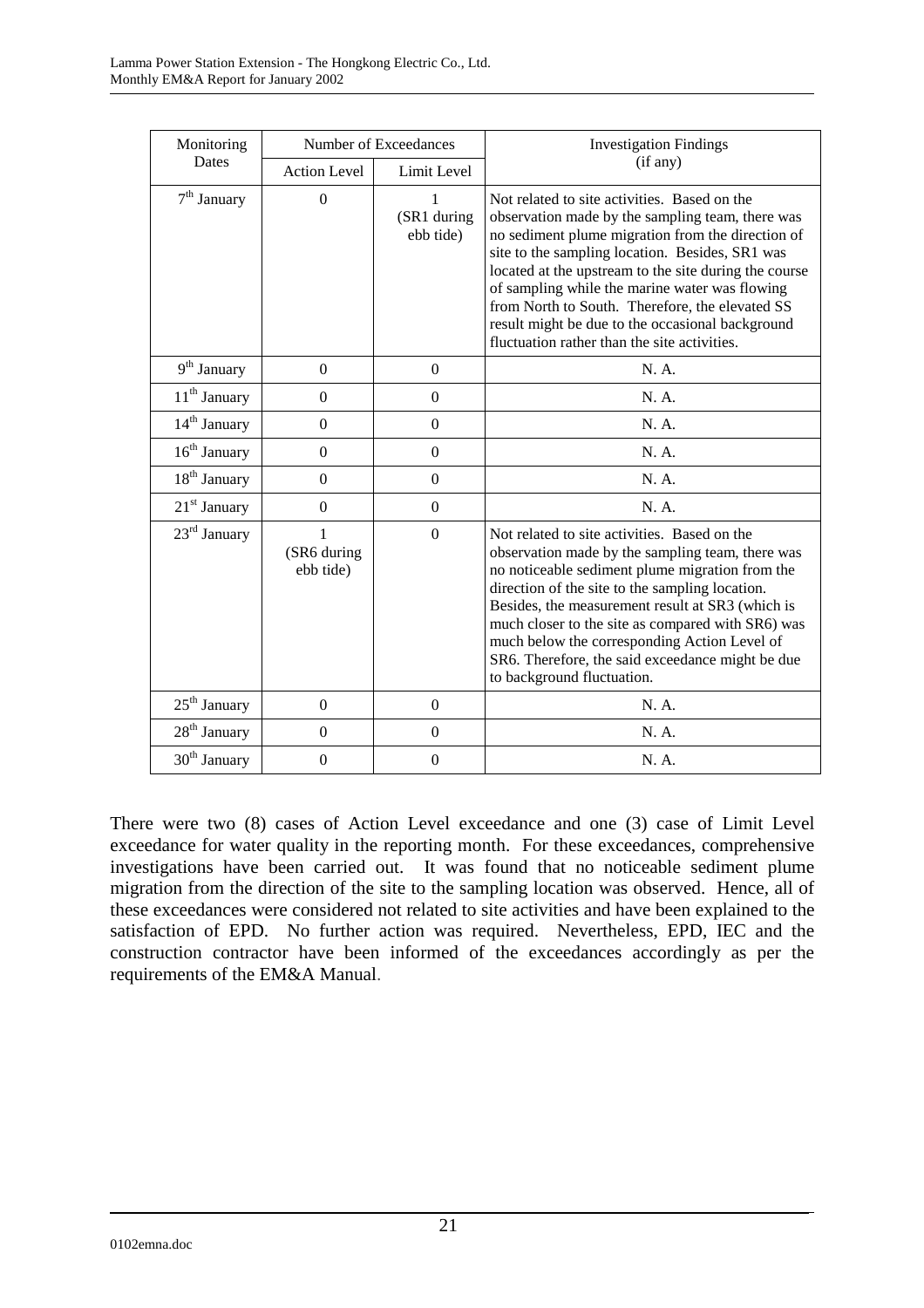

Figure 4.1 Location of Water Quality Monitoring Stations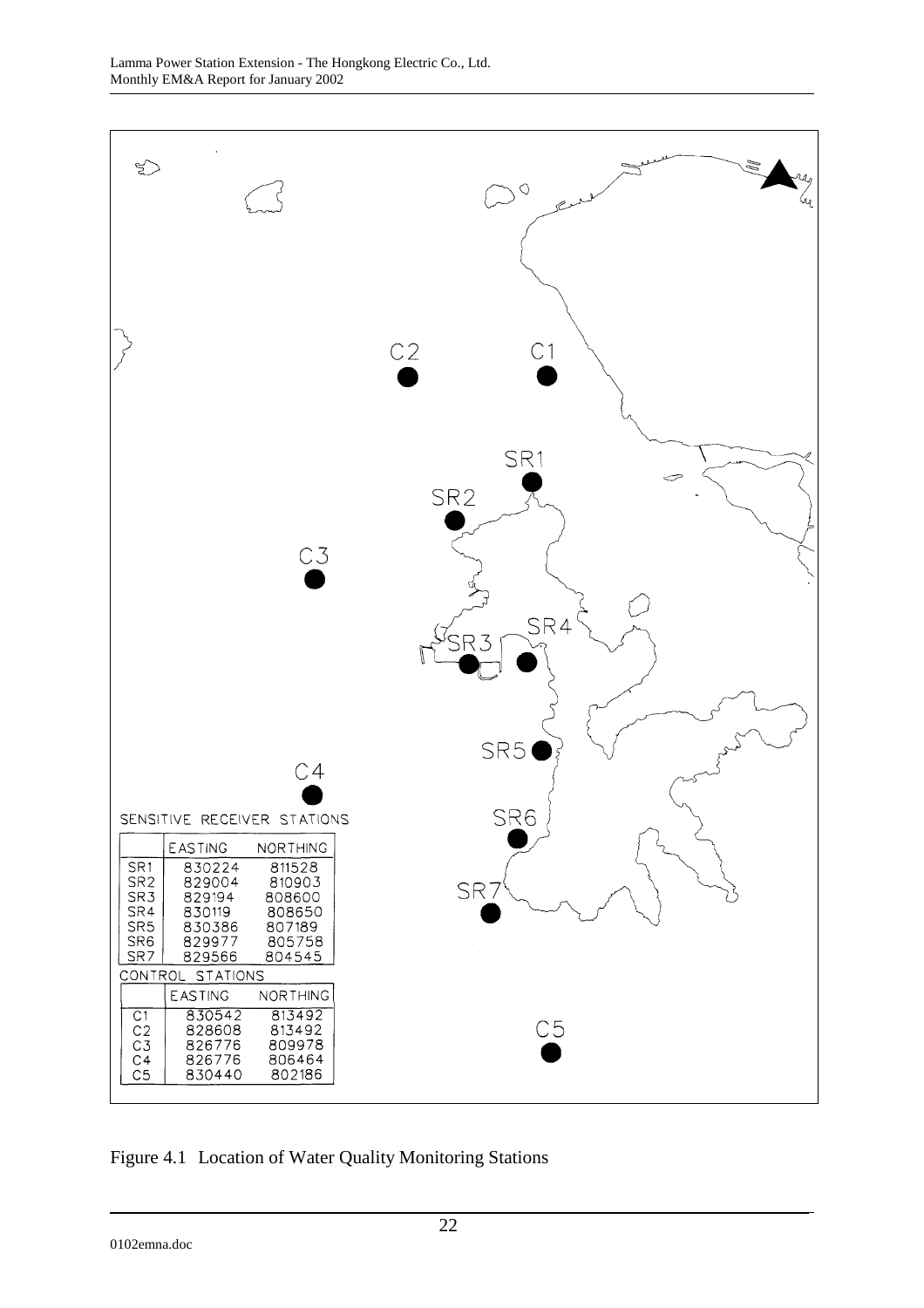# **5. ENVIRONMENTAL AUDIT**

#### **5.1 Review of Environmental Monitoring Procedures**

The environmental monitoring procedures were regularly reviewed by the Environmental Team. No modification to the existing monitoring procedures was recommended.

### **5.2 Assessment of Environmental Monitoring Results**

*Monitoring results for Air Quality, Noise and Water Quality* 

The environmental monitoring results for Air Quality, Noise and Water Quality in January 2002 presented in sections 2,3 and 4 respectively are summarized in Table 5.1.

| <b>Item</b>    | <b>Parameter</b><br><b>Monitored</b>                                                            | <b>Monitoring</b><br><b>Period</b> | No. of<br><b>Exceedances In</b> |                       | <b>Event/Action Plan</b><br><b>Implementation Status</b>                                                                                |  |
|----------------|-------------------------------------------------------------------------------------------------|------------------------------------|---------------------------------|-----------------------|-----------------------------------------------------------------------------------------------------------------------------------------|--|
|                |                                                                                                 |                                    | <b>Action</b><br><b>Level</b>   | Limit<br><b>Level</b> | and Results                                                                                                                             |  |
| Air            |                                                                                                 |                                    |                                 |                       |                                                                                                                                         |  |
| $\mathbf{1}$   | <b>Ambient TSP</b><br>$(24$ -hour)                                                              | $01/01/02$ -<br>31/01/02           | $\Omega$                        | $\Omega$              |                                                                                                                                         |  |
| $\mathfrak{D}$ | <b>Ambient TSP</b><br>$(1-hour)$                                                                | $01/01/02 -$<br>31/01/02           | $\Omega$                        | $\Omega$              |                                                                                                                                         |  |
| Noise          |                                                                                                 |                                    |                                 |                       |                                                                                                                                         |  |
| 1              | Noise level at the<br>critical NSR's<br>predicted by the<br>noise alarm<br>monitoring<br>system | $01/01/02$ -<br>31/01/02           | $\Omega$                        | $\Omega$              |                                                                                                                                         |  |
| $\mathfrak{D}$ | Manual noise<br>monitoring at the<br>Pak Kok Tsui<br>residences                                 | 01/01/02<br>31/01/02               | NA                              | NA                    | Construction of transmission<br>system not yet commenced.                                                                               |  |
| Water          |                                                                                                 |                                    |                                 |                       |                                                                                                                                         |  |
| 1              | DO<br>(Surface $&$<br>Middle)                                                                   | $01/01/02$ -<br>31/01/02           | 1                               | $\Omega$              | The exceedance was considered<br>not related to the construction<br>activities. Please refer to section<br>4 of the report for details. |  |

Table 5.1 Summary of AL Level Exceedances on Monitoring Parameters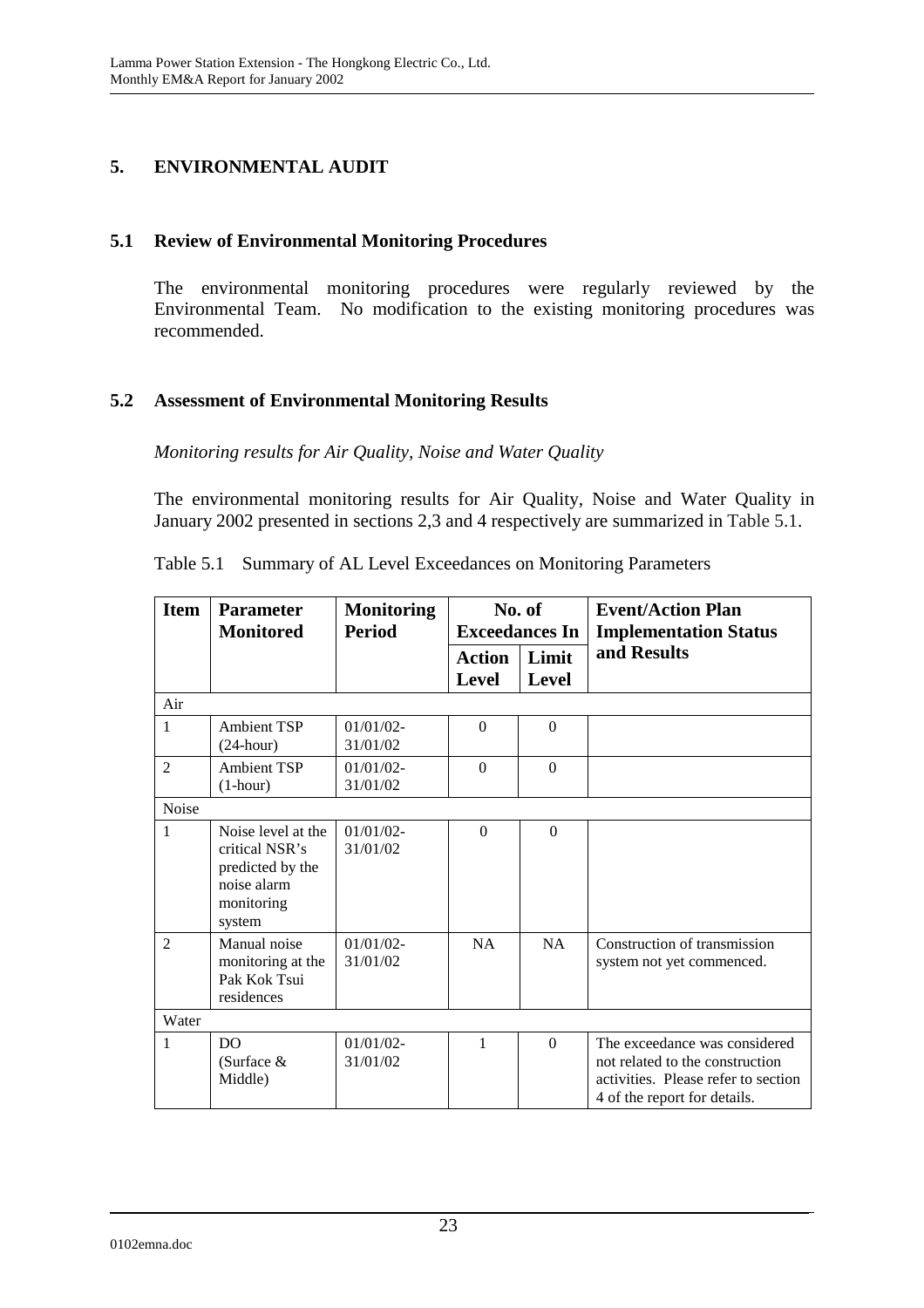| <b>Item</b>    | <b>Parameter</b><br><b>Monitored</b> | <b>Monitoring</b><br><b>Period</b> | No. of<br><b>Exceedances In</b> |                       | <b>Event/Action Plan</b><br><b>Implementation Status</b>                                                                                     |
|----------------|--------------------------------------|------------------------------------|---------------------------------|-----------------------|----------------------------------------------------------------------------------------------------------------------------------------------|
|                |                                      |                                    | Action<br><b>Level</b>          | Limit<br><b>Level</b> | and Results                                                                                                                                  |
| $\mathfrak{D}$ | DO (Bottom)                          | $01/01/02$ -<br>31/01/02           | 5                               | $\Omega$              | The exceedances were<br>considered not related to the<br>construction activities. Please<br>refer to section 4 of the report<br>for details. |
| 3              | <b>SS</b>                            | $01/01/02$ -<br>31/01/02           |                                 | 3                     | The exceedances were<br>considered not related to the<br>construction activities. Please<br>refer to section 4 of the report<br>for details. |
| 4              | Turbidity                            | $01/01/02$ -<br>31/01/02           |                                 | $\Omega$              | The exceedance was considered<br>not related to the construction<br>activities. Please refer to section<br>4 of the report for details.      |

### *Waste Management Records*

The estimated amounts of different types of waste generated in January 2002 are shown in Table 5.2.

|  | Table 5.2 Estimated Amounts of Waste Generated in January 2002 |  |  |  |
|--|----------------------------------------------------------------|--|--|--|
|--|----------------------------------------------------------------|--|--|--|

| <b>Waste Type</b>          | <b>Examples</b>           | Estimated Amount $(m^3)$ |
|----------------------------|---------------------------|--------------------------|
| <b>Dredged Materials</b>   | Marine Mud                |                          |
| <b>Construction Waste</b>  | Concrete Waste, Used      |                          |
|                            | formwork                  |                          |
| <b>Excavated Materials</b> | Rock and soil             |                          |
| <b>General Refuse</b>      | Domestic wastes collected |                          |
|                            | on site                   |                          |

## **5.3 Site Environmental Audit**

Site audits were carried out by ET on a weekly basis to monitor environmental issues at the construction sites to ensure that all mitigation measures were implemented timely and properly. The site conditions were generally satisfactory. All required mitigation measures were implemented. The weekly site inspection results are attached in Appendix I.

## **5.4 Status of Environmental Licensing and Permitting**

All permits/licenses obtained for the project are summarised in Table 5.3.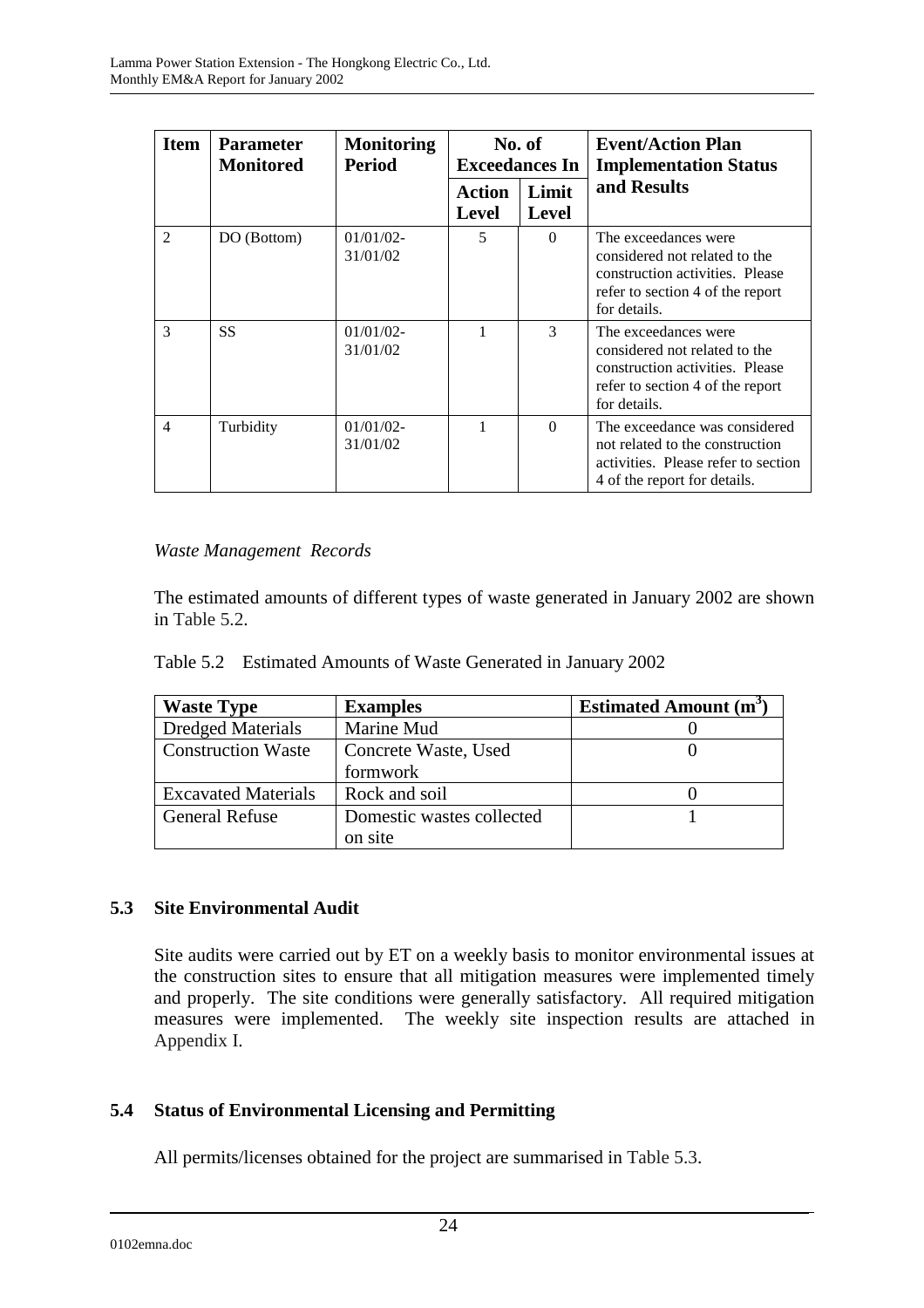| <b>Description</b> | Permit No.    | <b>Valid Period</b> |          | highlights                                                                                   | <b>Status</b> |
|--------------------|---------------|---------------------|----------|----------------------------------------------------------------------------------------------|---------------|
|                    |               | <b>From</b>         | To       |                                                                                              |               |
| Varied             | EP-071/2000/B | 13/07/01            |          | The whole construction                                                                       | Valid         |
| Environmental      |               |                     |          | work site.                                                                                   |               |
| Permit             |               |                     |          |                                                                                              |               |
| Construction       | GW-UW0467-01  | 23/11/01            | 18/05/02 | 4 groups $(A-D)$ of                                                                          | Superseded    |
| Noise Permit       |               |                     |          | PME's are assigned.                                                                          | on 16/01/02.  |
|                    |               |                     |          | Only one group can be<br>used. Group D shall<br>not be operated from<br>11:00pm to 7:00am on |               |
| Construction       |               |                     |          | next day.                                                                                    |               |
| Noise Permit       | GW-UW0522-01  | 16/01/02            | 11/07/02 | 11 groups $(A-K)$ of<br>PME's are assigned.                                                  | Valid.        |
|                    |               |                     |          |                                                                                              | Issued on     |
|                    |               |                     |          | Only one group can be                                                                        | 16/01/02      |
|                    |               |                     |          | used. Group J and K                                                                          |               |
|                    |               |                     |          | shall not be operated                                                                        |               |
|                    |               |                     |          | between 23:00 and                                                                            |               |
|                    |               |                     |          | 07:00 on next day.                                                                           |               |
| Dumping            | EP/MD/02-073  | 07/10/01            | 06/04/02 | Dumping at South                                                                             | Valid         |
| Permit             |               |                     |          | Cheung Chau Disposal                                                                         |               |
|                    |               |                     |          | Area (Relocation of the                                                                      |               |
|                    |               |                     |          | Spoil Disposal Areas                                                                         |               |
|                    |               |                     |          | with effective 29 <sup>th</sup>                                                              |               |
|                    |               |                     |          | October 2001)                                                                                |               |

Table 5.3 Summary of Environmental Licensing and Permit Status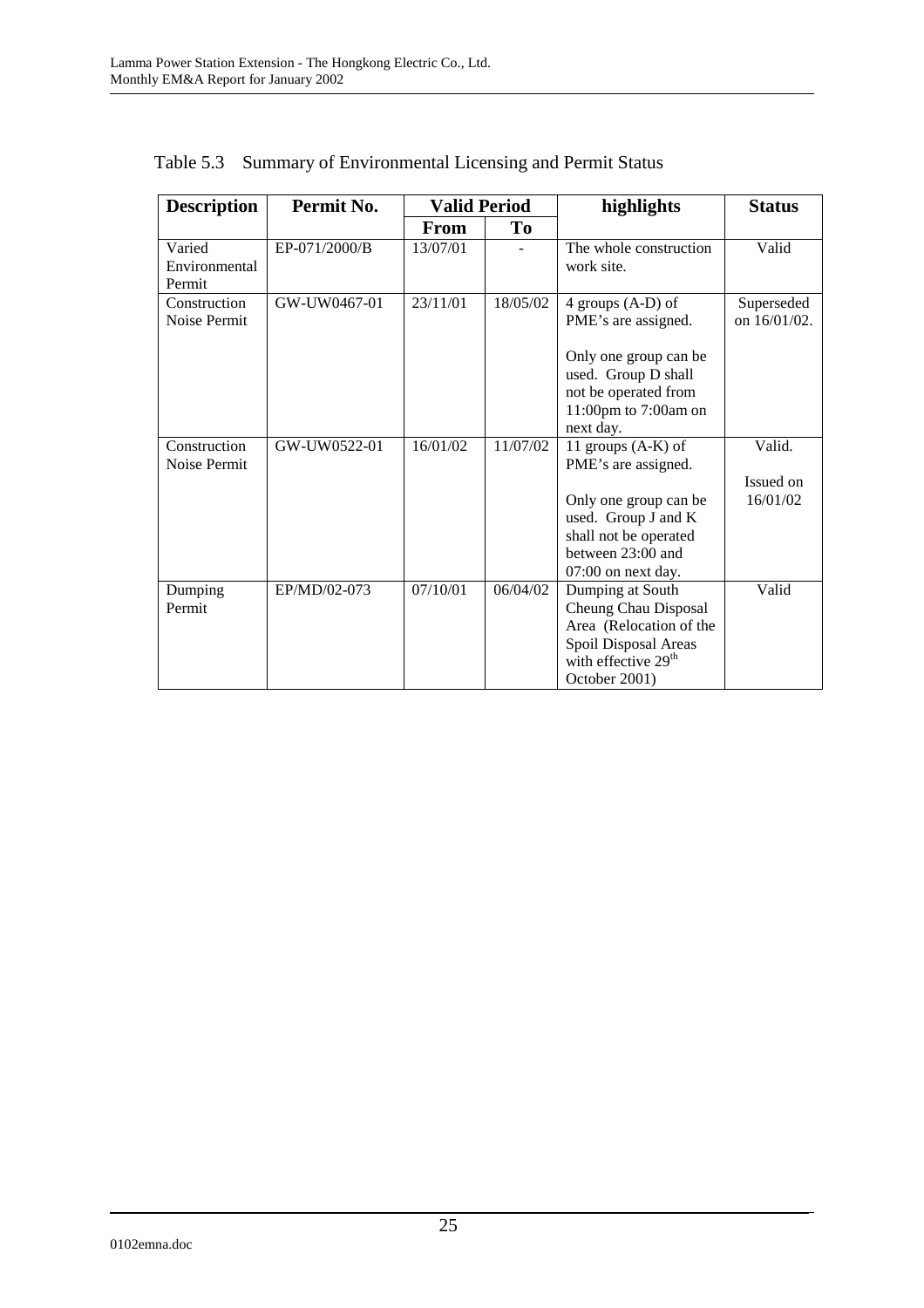### **5.5 Implementation Status of Environmental Mitigation Measures**

Mitigation measures detailed in the permits and the EM&A Manual (Construction Phase) are required to be implemented. An updated summary of the Environmental Mitigation Implementation Schedule (EMIS) is presented in Appendix J.

#### **5.6 Implementation Status of Action/Limit Plans**

The Action/Event Plans for air quality, noise and water quality extracted from the EM&A Manual (Construction Phase) and the review report on marine water quality monitoring are presented in Appendix H.

As all the action/limit level exceedances were not related to the construction work, no further action can be devised. Nevertheless, EPD, IEC and the construction contractor have been informed of the exceedances accordingly as per the requirements in the EM&A Manual.

## **5.7 Implementation Status of Environmental Complaint Handling Procedures**

No complaint against the construction activities was received in January 2002.

| Table 5.4 Environmental Complaints / Enquiries Received in January 2002 |  |  |
|-------------------------------------------------------------------------|--|--|
|                                                                         |  |  |

| Case Reference /<br>Date, Time<br>Received /<br>Date, Time<br>Concerned | Descriptions / Actions Taken | Conclusion /<br><b>Status</b> |
|-------------------------------------------------------------------------|------------------------------|-------------------------------|
| Nil                                                                     | N/A                          | N/A                           |

|  | Table 5.5 Outstanding Environmental Complaints / Enquiries Received Before |  |  |
|--|----------------------------------------------------------------------------|--|--|
|  |                                                                            |  |  |

| Case Reference /<br>Date, Time<br>Received /<br>Date, Time<br>Concerned | Descriptions / Actions Taken | Conclusion /<br><b>Status</b> |
|-------------------------------------------------------------------------|------------------------------|-------------------------------|
| Nil.                                                                    | N/A                          | N/A                           |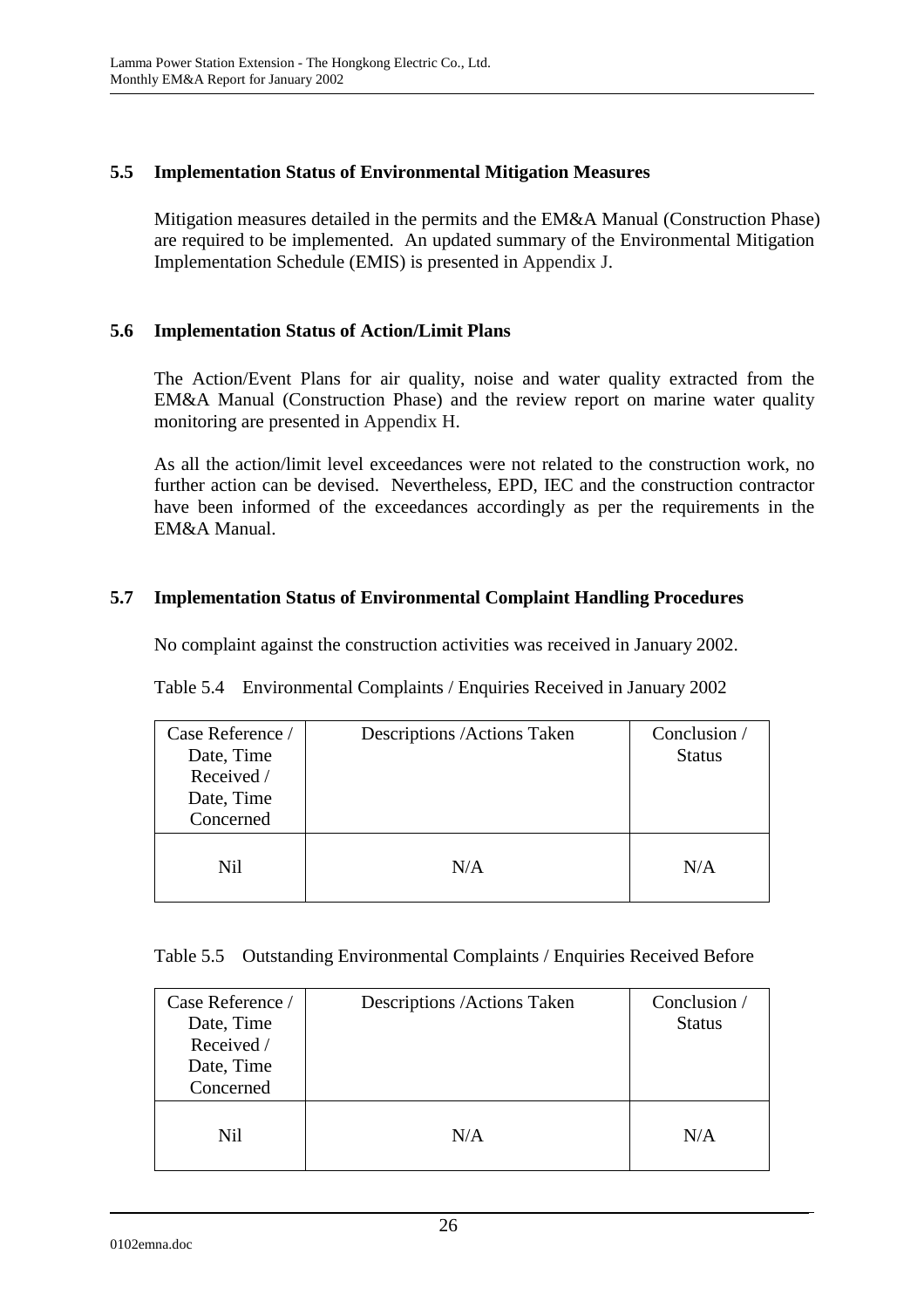### **6. FUTURE KEY ISSUES**

#### **6.1 Status of Natural Gas supply**

Based on current project schedule, HEC anticipates there is no delay in the supply of natural gas.

#### **6.2 Key Issues for the Coming Month**

Key issues to be considered in the coming month include:

#### *Construction Noise Impact*

- To maintain routine monitor on the noise level induced during the site operation and to ensure compliance of the CNP already obtained.
- To continue the preventive measures for noise exceedance and keep monitoring/ reviewing the performance.

#### *Construction Water Impact*

- To keep reviewing the monitoring results in order to take corresponding action to ensure the sea water quality;
- To provide routine inspection and necessary maintenance for the silt curtain.
- To install silt curtain at the temporary opening between the constructed seawalls, which protrude above the seawater surface, when the sand filling for the platform shall take place behind it.

#### **6.3 Monitoring Schedules for the Next 3 Months**

The tentative environmental monitoring schedules for the next 3 months are shown in Appendix C.

#### **6.4 Construction Program for the Next 3 Months**

The tentative construction program for the next 3 months is shown in Appendix K.